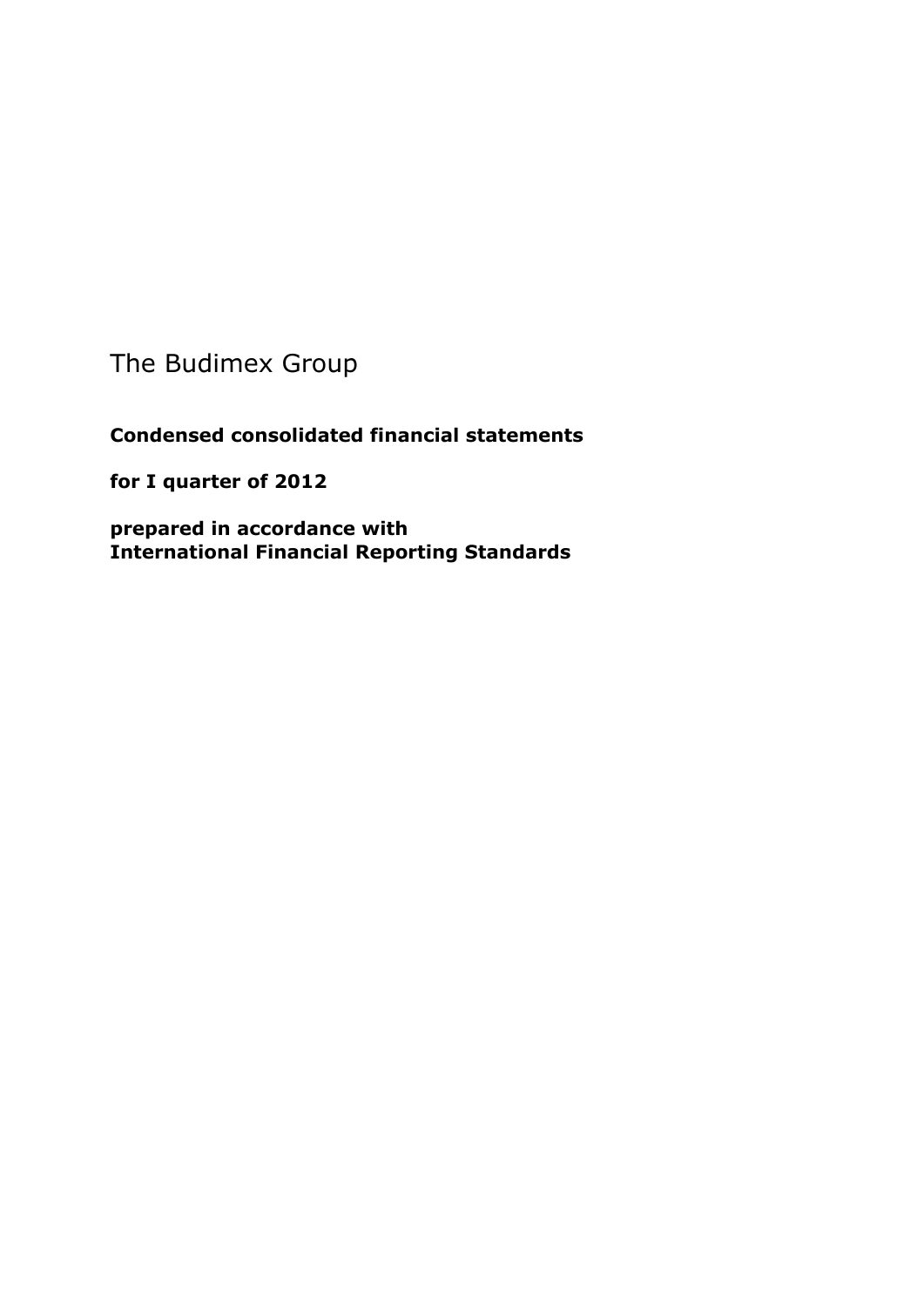# **Table of contents**

| 1.   | Organization of the Budimex Group and changes in the Group structure 10                       |  |
|------|-----------------------------------------------------------------------------------------------|--|
| 1.1. |                                                                                               |  |
| 1.2. |                                                                                               |  |
| 1.3. | Description of changes in the composition of the Group together with indication of their      |  |
|      |                                                                                               |  |
| 2.   |                                                                                               |  |
| 3.   | Principles applied for the purpose of preparation of financial statements  11                 |  |
| 3.1. | Accounting policies and basis of preparing the consolidated financial statements of the       |  |
|      |                                                                                               |  |
| 3.2. | Changes in accounting policies and the method of preparation of financial statements 13       |  |
| 3.3. |                                                                                               |  |
| 3.4. |                                                                                               |  |
| 4.   | Description of factors and events which had a material effect on a financial result of the    |  |
|      |                                                                                               |  |
| 5.   |                                                                                               |  |
| 6.   |                                                                                               |  |
| 7.   | Factors which will affect results achieved by the Group in a period covering at least the     |  |
|      |                                                                                               |  |
| 8.   | The main events in the first quarter of 2012 and significant events after 31 March 2012 19    |  |
| 9.   |                                                                                               |  |
| 10.  | The Management Board's position on the feasibility of results stated in the financial         |  |
|      | forecasts published earlier for the year in view of the financial results presented in the    |  |
|      |                                                                                               |  |
| 11.  | Statement of ownership of shares of Budimex SA or rights to such shares (options) held        |  |
|      | by the managing or supervisory persons of Budimex SA as at the date of publication of         |  |
|      | this report together with indication of changes in the ownership in the I quarter of 2012  20 |  |
| 12.  | Proceedings pending as at 31 March 2012 before court, competent arbitration body              |  |
|      |                                                                                               |  |
| 13.  |                                                                                               |  |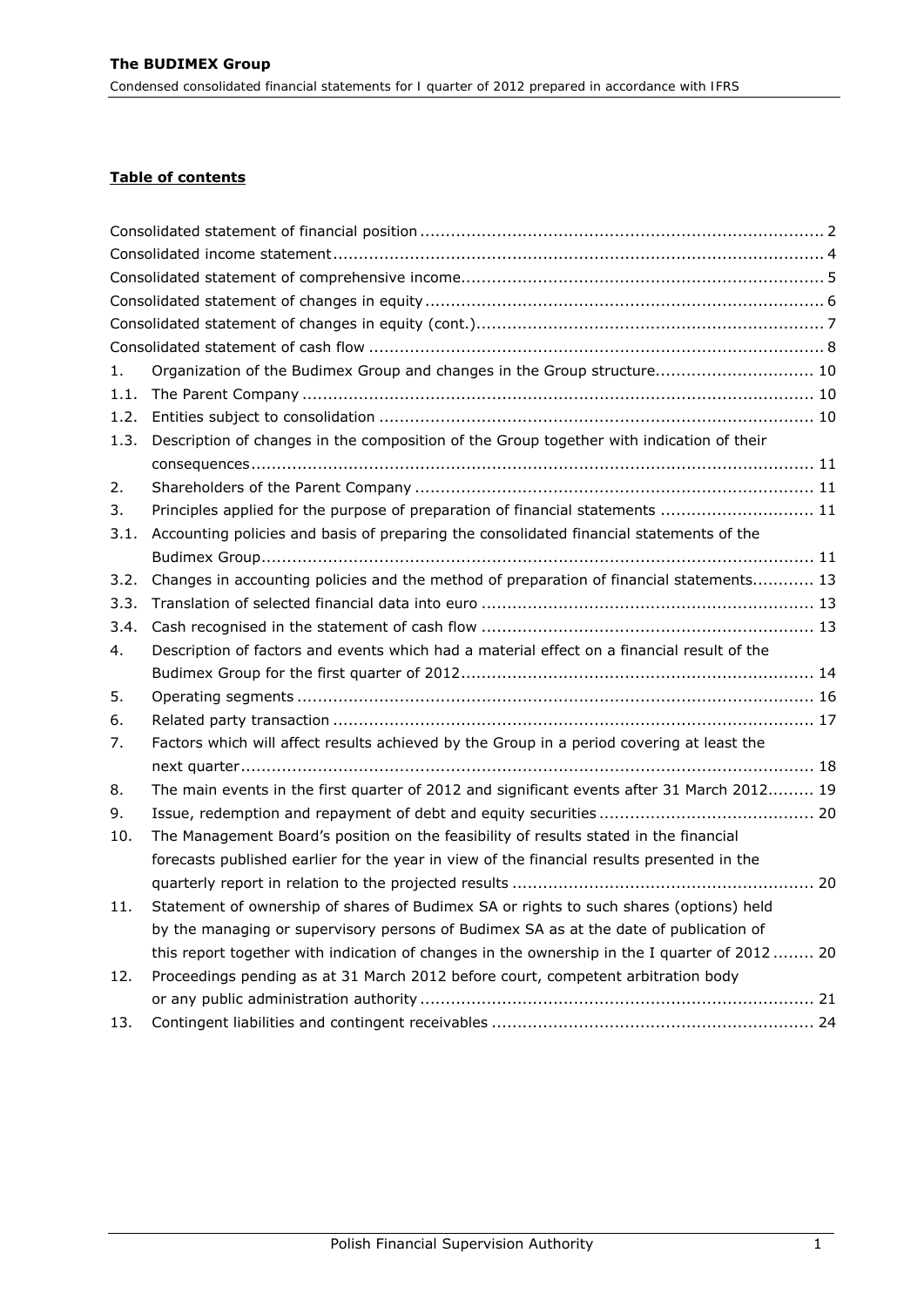#### <span id="page-2-0"></span>**Consolidated statement of financial position**

| <b>ASSETS</b>                                                                         | 31 March<br>2012 | 31 December<br>2011 |
|---------------------------------------------------------------------------------------|------------------|---------------------|
|                                                                                       | (PLN thousands)  | (PLN thousands)     |
| <b>Non-current assets</b>                                                             |                  |                     |
| Property, plant and equipment                                                         | 267 632          | 274 001             |
| Investment properties                                                                 | 3 2 4 5          | 3 2 7 8             |
| Intangible assets                                                                     | 11 968           | 13 117              |
| Goodwill                                                                              | 183 031          | 183 031             |
| Equity accounted investments                                                          | 13 5 14          | 13 503              |
| Available-for-sale financial assets                                                   | 12 14 6          | 12 14 6             |
| Retentions for construction contracts                                                 | 39 286           | 37 883              |
| Trade and other receivables                                                           |                  | 24                  |
| Long-term prepayments and deferred costs                                              | 5 7 2 4          | 6 4 9 8             |
| Deferred tax asset                                                                    | 316 299          | 326 308             |
| <b>Total non-current assets</b>                                                       | 852 845          | 869 789             |
| <b>Current assets</b>                                                                 |                  |                     |
| Inventories                                                                           | 1 190 712        | 1 115 558           |
| Trade and other receivables                                                           | 489 384          | 515 513             |
| Retentions for construction contracts                                                 | 24 071           | 22 394              |
| Amounts due and receivable from customers (investors) under construction<br>contracts | 331 176          | 246 187             |
| Current tax receivable                                                                | 6 0 6 2          | 5985                |
| Derivative financial instruments                                                      | 750              | 141                 |
| Cash and cash equivalents                                                             | 891 894          | 1 761 630           |
| Short-term prepayments and deferred costs                                             | 15 3 8 5         | 13 917              |
|                                                                                       | 2 949 434        | 3 681 325           |
| Non-current assets classified as held for sale                                        |                  |                     |
| <b>Total current assets</b>                                                           | 2 949 434        | 3 681 325           |
|                                                                                       |                  |                     |
| <b>TOTAL ASSETS</b>                                                                   | 3802279          | 4551114             |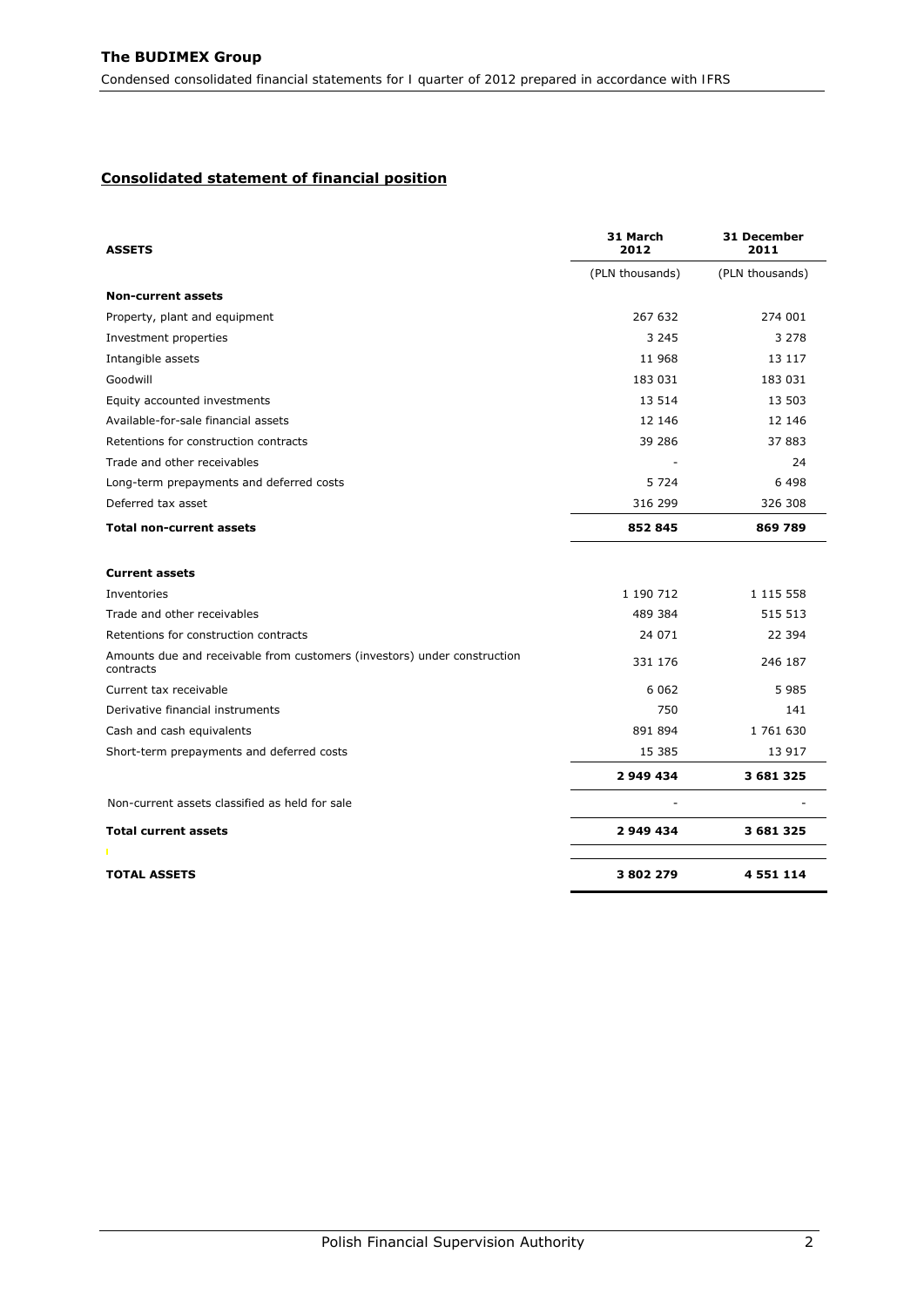## **Consolidated statement of financial position (cont.)**

| <b>EQUITY AND LIABILITIES</b>                                                                    | 31 March<br>2012 | 31 December<br>2011 |  |
|--------------------------------------------------------------------------------------------------|------------------|---------------------|--|
|                                                                                                  | (PLN thousands)  | (PLN thousands)     |  |
| Shareholders' equity                                                                             |                  |                     |  |
| Shareholders' equity attributable to the shareholders of the Parent<br>Company                   |                  |                     |  |
| Share capital                                                                                    | 145 848          | 145 848             |  |
| Share premium                                                                                    | 234 799          | 234 799             |  |
| Other reserves                                                                                   | 1 2 8 3          | 1 283               |  |
| Foreign exchange differences on translation of foreign operations                                | 1756             | 2 2 2 9             |  |
| Retained earnings                                                                                | 364 015          | 326 951             |  |
| Total shareholders' equity attributable to the shareholders of the Parent<br>Company             | 747 701          | 711 110             |  |
| Non-controlling interests                                                                        |                  |                     |  |
| Total shareholders' equity, incl. non-controlling interests                                      | 747 701          | 711 110             |  |
| <b>Liabilities</b>                                                                               |                  |                     |  |
| <b>Non-current liabilities</b>                                                                   |                  |                     |  |
| Loans, borrowings and other external sources of finance                                          | 67413            | 73 981              |  |
| Retentions for construction contracts                                                            | 141 160          | 150 122             |  |
| Provision for long-term liabilities and other charges                                            | 134 851          | 124 665             |  |
| Long-term retirement benefits and similar obligations                                            | 11 384           | 11 385              |  |
| <b>Total non-current liabilities</b>                                                             | 354 808          | 360 153             |  |
| <b>Current liabilities</b>                                                                       |                  |                     |  |
| Loans, borrowings and other external sources of finance                                          | 40 504           | 37 753              |  |
| Trade and other payables                                                                         | 1 061 822        | 1 698 239           |  |
| Retentions for construction contracts                                                            | 166 789          | 153 436             |  |
| Amounts due and payable to customers (investors) under construction contracts                    | 756 533          | 941 261             |  |
| Prepayments received                                                                             | 404 553          | 357 956             |  |
| Provision for short-term liabilities and other charges                                           | 103 085          | 105 529             |  |
| Current tax payable                                                                              |                  |                     |  |
| Short-term retirement benefits and similar obligations                                           | 5 0 4 5          | 5 0 4 4             |  |
| Derivative financial instruments                                                                 | 4 6 3 2          | 12 3 30             |  |
| Short-term accruals                                                                              | 150 697          | 162 231             |  |
| Short-term deferred income                                                                       | 6 1 1 0          | 6 0 7 2             |  |
|                                                                                                  | 2 699 770        | 3 479 851           |  |
| Liabilities directly associated with the assets (disposal groups) classified as held for<br>sale |                  |                     |  |
| <b>Total current liabilities</b>                                                                 | 2 699 770        | 3 479 851           |  |
| <b>Total liabilities</b>                                                                         | 3 054 578        | 3840004             |  |
| TOTAL EQUITY AND LIABILITIES                                                                     | 3802279          | 4 5 5 1 1 1 4       |  |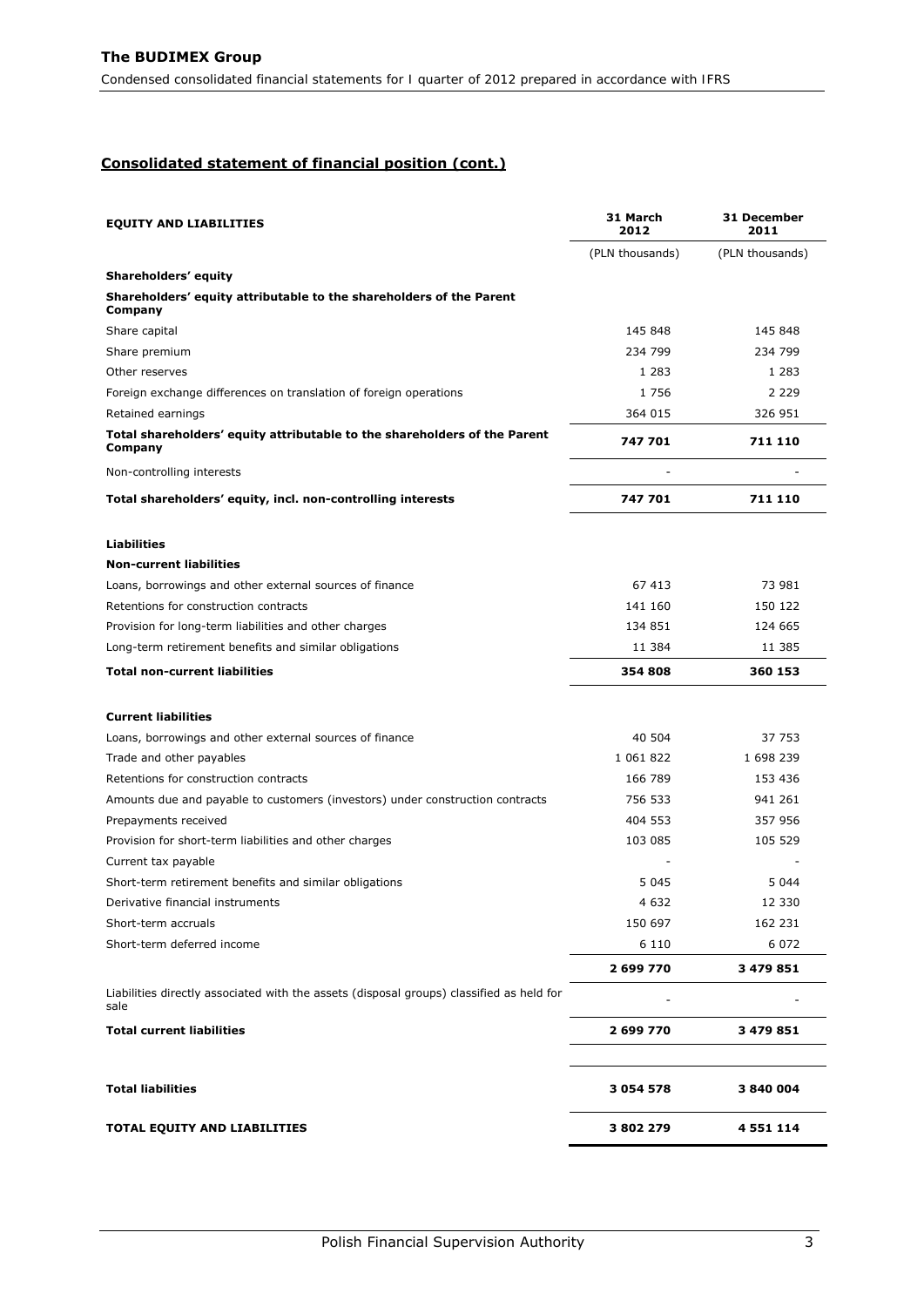## <span id="page-4-0"></span>**Consolidated income statement**

|                                                                                                         |                 | 3-month period<br>ended 31 March |
|---------------------------------------------------------------------------------------------------------|-----------------|----------------------------------|
|                                                                                                         | 2012            | 2011                             |
|                                                                                                         | (PLN thousands) | (PLN thousands)                  |
| <b>Continuing operations</b>                                                                            |                 |                                  |
| Net sales of finished goods, goods for resale, raw materials and services                               | 1 083 349       | 797 818                          |
| Cost of finished goods, goods for resale, raw materials and services sold                               | (1005570)       | (703 458)                        |
| <b>Gross profit on sales</b>                                                                            | 77 779          | 94 360                           |
| Selling expenses                                                                                        | (5651)          | (5378)                           |
| Administrative expenses                                                                                 | (43991)         | (31623)                          |
| Other operating income                                                                                  | 6 20 6          | 20 841                           |
| Other operating expenses                                                                                | (3958)          | (20 290)                         |
| Gains/ (losses) on derivative financial instruments                                                     | 6 8 4 0         | (31)                             |
| <b>Operating profit</b>                                                                                 | 37 225          | 57879                            |
| Finance income                                                                                          | 19 731          | 14 519                           |
| Finance costs                                                                                           | (8578)          | (13952)                          |
| Share of results of equity accounted companies                                                          | 11              | (677)                            |
| <b>Profit before tax</b>                                                                                | 48 389          | 57 769                           |
| Income tax                                                                                              | (11325)         | (11117)                          |
| Net profit from continuing operations                                                                   | 37 064          | 46 652                           |
| Net profit for the period                                                                               | 37 064          | 46 652                           |
| Of which:                                                                                               |                 |                                  |
| Attributable to the shareholders of the Parent Company                                                  | 37 064          | 46 652                           |
| Attributable to non-controlling interests                                                               |                 |                                  |
|                                                                                                         |                 |                                  |
| Basic and diluted earnings per share attributable to the shareholders of the Parent<br>Company (in PLN) | 1.45            | 1.83                             |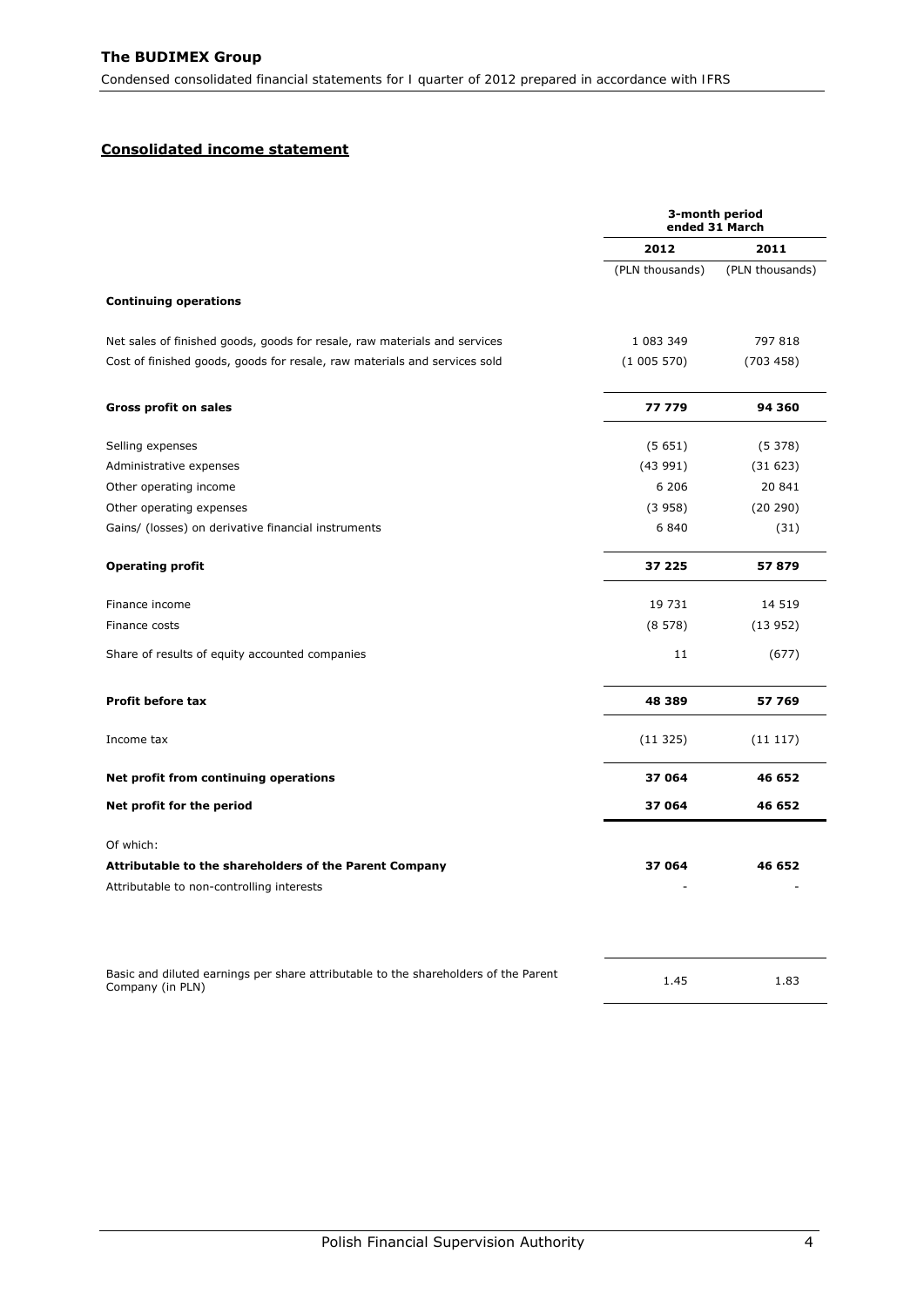## <span id="page-5-0"></span>**Consolidated statement of comprehensive income**

|                                                                   | 3-month period<br>ended 31 March |                 |  |
|-------------------------------------------------------------------|----------------------------------|-----------------|--|
|                                                                   | 2012                             | 2011            |  |
|                                                                   | (PLN thousands)                  | (PLN thousands) |  |
| Net profit for the period                                         | 37 064                           | 46 652          |  |
| Other comprehensive income (loss) for the period:                 |                                  |                 |  |
| Foreign exchange differences on translation of foreign operations | (473)                            | (100)           |  |
| Deferred tax related to components of other comprehensive income  |                                  |                 |  |
| Other comprehensive income (loss), net of tax                     | (473)                            | (100)           |  |
| Total comprehensive income for the period                         | 36 591                           | 46 552          |  |
| Of which:                                                         |                                  |                 |  |
| Attributable to the shareholders of the Parent Company            | 36 591                           | 46 552          |  |
| Attributable to non-controlling interests                         |                                  |                 |  |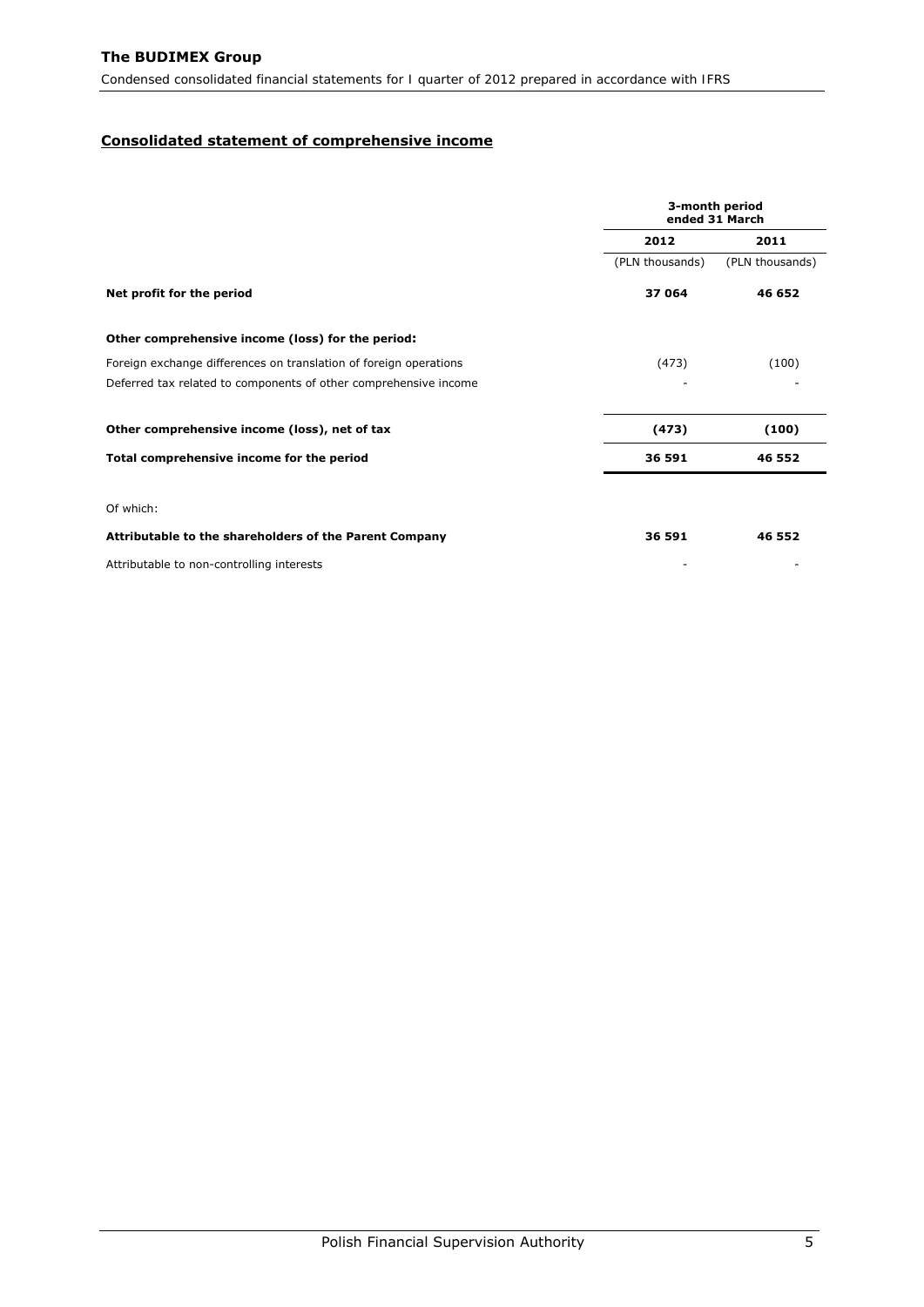#### **Consolidated statement of changes in equity**

<span id="page-6-0"></span>

|                                              | Equity attributable to the shareholders of the Parent Company |                          |                                             |                                                                                  |                             |                 | Non-controlling          | <b>Total equity</b> |  |
|----------------------------------------------|---------------------------------------------------------------|--------------------------|---------------------------------------------|----------------------------------------------------------------------------------|-----------------------------|-----------------|--------------------------|---------------------|--|
|                                              | Share capital                                                 | <b>Share premium</b>     | Other reserves -<br>share-based<br>payments | Foreign<br>exchange<br>differences on<br>translation of<br>foreign<br>operations | <b>Retained</b><br>earnings | <b>Total</b>    | <b>interests</b>         |                     |  |
|                                              | (PLN thousands)                                               | (PLN thousands)          | (PLN thousands)                             | (PLN thousands)                                                                  | (PLN thousands)             | (PLN thousands) | (PLN thousands)          | (PLN thousands)     |  |
| Balance as at 1 January 2012                 | 145 848                                                       | 234 799                  | 1 2 8 3                                     | 2 2 2 9                                                                          | 326 951                     | 711 110         | $\overline{\phantom{a}}$ | 711 110             |  |
| Profit for the period                        | $\overline{\phantom{a}}$                                      | $\overline{\phantom{a}}$ | $\overline{\phantom{a}}$                    | ٠                                                                                | 37 064                      | 37 064          | $\overline{\phantom{a}}$ | 37 064              |  |
| Other comprehensive income                   | ٠                                                             | $\sim$                   | ۰.                                          | (473)                                                                            |                             | (473)           | ۰                        | (473)               |  |
| Total comprehensive income for<br>the period | $\blacksquare$                                                | $\overline{\phantom{0}}$ | $\blacksquare$                              | (473)                                                                            | 37 064                      | 36 591          | $\blacksquare$           | 36 591              |  |
| Balance as at 31 March 2012                  | 145 848                                                       | 234 799                  | 1 2 8 3                                     | 1756                                                                             | 364 015                     | 747 701         | $\blacksquare$           | 747 701             |  |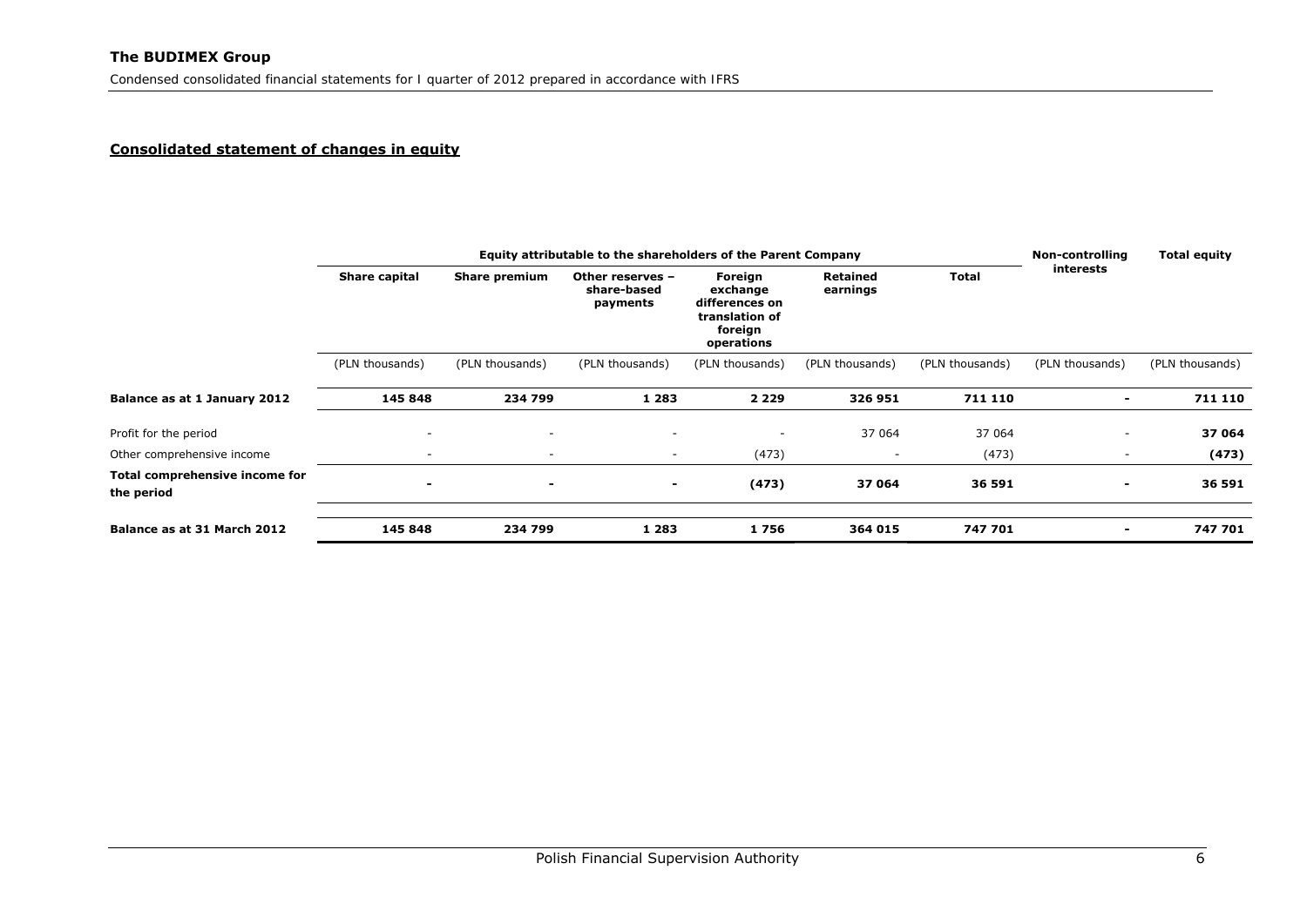## **Consolidated statement of changes in equity (cont.)**

<span id="page-7-0"></span>

|                                              |                          | <b>Non-controlling</b>   | <b>Total equity</b>                         |                                                                                  |                             |                 |                          |                 |
|----------------------------------------------|--------------------------|--------------------------|---------------------------------------------|----------------------------------------------------------------------------------|-----------------------------|-----------------|--------------------------|-----------------|
|                                              | Share capital            | <b>Share premium</b>     | Other reserves -<br>share-based<br>payments | Foreign<br>exchange<br>differences on<br>translation of<br>foreign<br>operations | <b>Retained</b><br>earnings | <b>Total</b>    | interests                |                 |
|                                              | (PLN thousands)          | (PLN thousands)          | (PLN thousands)                             | (PLN thousands)                                                                  | (PLN thousands)             | (PLN thousands) | (PLN thousands)          | (PLN thousands) |
| Balance as at 1 January 2011                 | 145 848                  | 234 799                  | 256                                         | 1611                                                                             | 297 891                     | 680 405         | $\overline{\phantom{0}}$ | 680 405         |
| Profit for the period                        | $\overline{\phantom{a}}$ | ٠                        | ٠                                           | $\overline{\phantom{a}}$                                                         | 46 652                      | 46 652          | $\overline{\phantom{0}}$ | 46 652          |
| Other comprehensive income                   | $\sim$                   | $\overline{\phantom{a}}$ | $\overline{\phantom{a}}$                    | (100)                                                                            |                             | (100)           | $\overline{\phantom{0}}$ | (100)           |
| Total comprehensive income for<br>the period |                          | $\blacksquare$           | $\blacksquare$                              | (100)                                                                            | 46 652                      | 46 552          | -                        | 46 552          |
| Balance as at 31 March 2011                  | 145 848                  | 234 799                  | 256                                         | 1511                                                                             | 344 543                     | 726 957         | $\overline{\phantom{0}}$ | 726 957         |
| Profit for the period                        |                          |                          |                                             | $\overline{\phantom{a}}$                                                         | 214 222                     | 214 222         | ۰.                       | 214 222         |
| Other comprehensive income                   |                          | ٠                        | $\overline{\phantom{a}}$                    | 718                                                                              |                             | 718             | $\overline{\phantom{0}}$ | 718             |
| Total comprehensive income for<br>the period |                          |                          | $\overline{\phantom{a}}$                    | 718                                                                              | 214 222                     | 214 940         |                          | 214 940         |
| <b>Dividends</b>                             | $\sim$                   | $\overline{\phantom{a}}$ | $\overline{\phantom{a}}$                    | $\sim$                                                                           | (231814)                    | (231814)        | $\overline{\phantom{0}}$ | (231814)        |
| Share-based payments                         | $\overline{\phantom{a}}$ | $\overline{\phantom{a}}$ | 1 0 2 7                                     | $\overline{\phantom{a}}$                                                         |                             | 1 0 2 7         | ٠                        | 1027            |
| <b>Balance as at 31 December</b><br>2011     | 145 848                  | 234 799                  | 1 2 8 3                                     | 2 2 2 9                                                                          | 326 951                     | 711 110         |                          | 711 110         |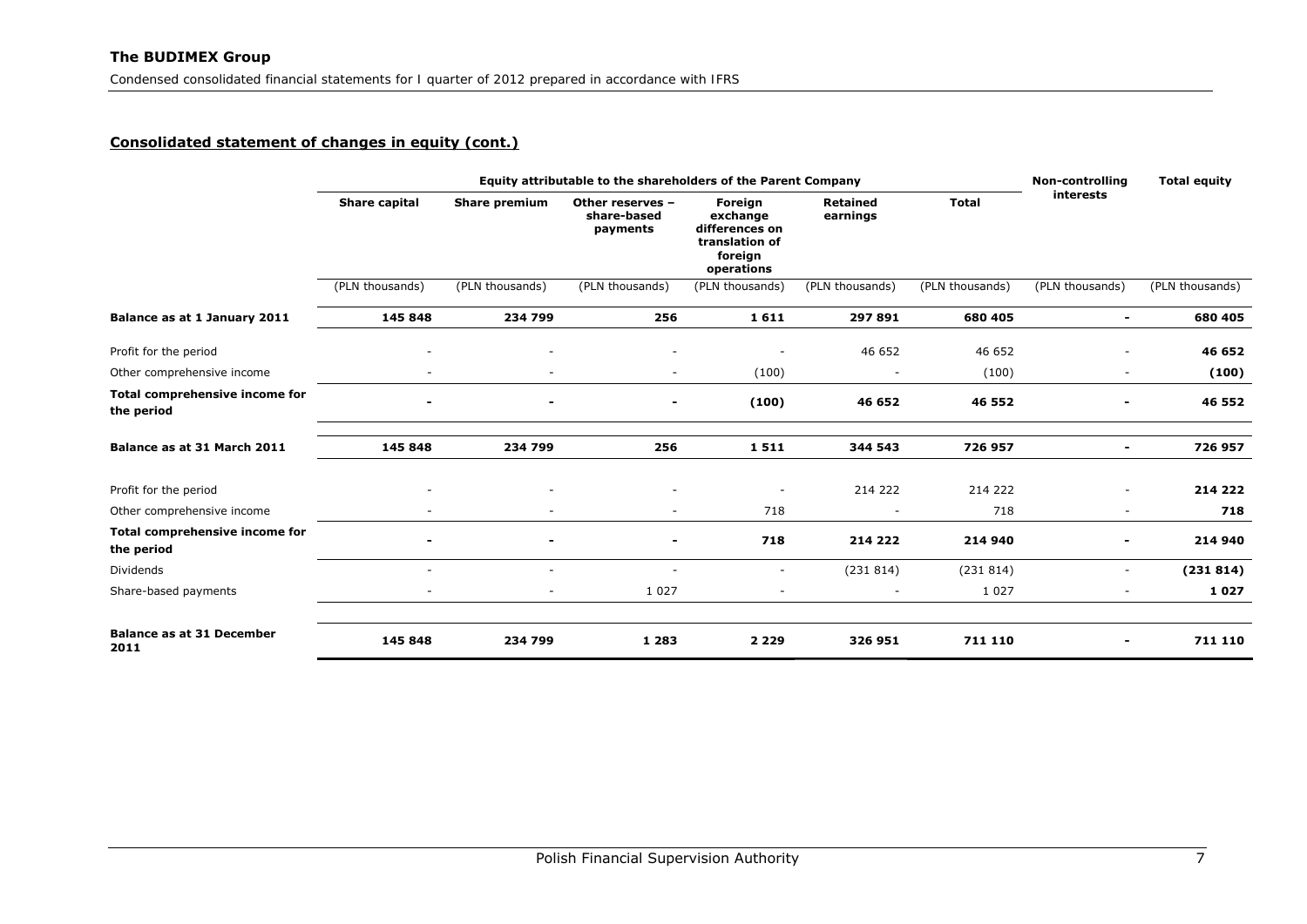## <span id="page-8-0"></span>**Consolidated statement of cash flow**

|                                                                                                        | 3-month period<br>ended 31 March |                 |
|--------------------------------------------------------------------------------------------------------|----------------------------------|-----------------|
|                                                                                                        | 2012                             | 2011            |
|                                                                                                        | (PLN thousands)                  | (PLN thousands) |
| <b>CASH FLOW FROM OPRATING ACTIVITIES</b>                                                              |                                  |                 |
| Net profit before tax                                                                                  | 48 389                           | 57 769          |
| Adjustments for:                                                                                       |                                  |                 |
| Depreciation/ amortization                                                                             | 13 193                           | 6 679           |
| Share of results of equity accounted companies                                                         | (11)                             | 677             |
| Foreign exchange (gains)/ losses                                                                       | (2158)                           | (158)           |
| Interest and shares in profits (dividends)                                                             | 1 4 9 8                          | 143             |
| (Profit)/ loss on disposal of investments                                                              | 100                              | 6 2 2 0         |
| Change in valuation of derivative financial instruments                                                | (8307)                           | 822             |
| Operating profit before changes in working capital                                                     | 52 704                           | 72 152          |
| Change in receivables and retentions for construction contracts                                        | 18 26 6                          | (61407)         |
| Change in inventories                                                                                  | (75154)                          | (51373)         |
| Change in provisions and liabilities arising from retirement benefits and similar<br>obligations       | 7 742                            | (2111)          |
| Change in retentions for construction contracts and in liabilities, except for loans and<br>borrowings | (630445)                         | (296 056)       |
| Change in accruals and accrued income                                                                  | (12190)                          | (45926)         |
| Change in amounts due and receivable under construction contracts                                      | (269717)                         | (211 412)       |
| Change in prepayments received                                                                         | 46 597                           | (9426)          |
| Change in cash and cash equivalents of restricted use                                                  | 8 0 4 1                          | (7067)          |
| Other adjustments                                                                                      | (769)                            | (329)           |
| Cash generated from operations                                                                         | (854925)                         | (612955)        |
| Income tax paid                                                                                        | (1393)                           | (169733)        |
| NET CASH USED IN OPERATING ACTIVITIES                                                                  | (856318)                         | (78268)         |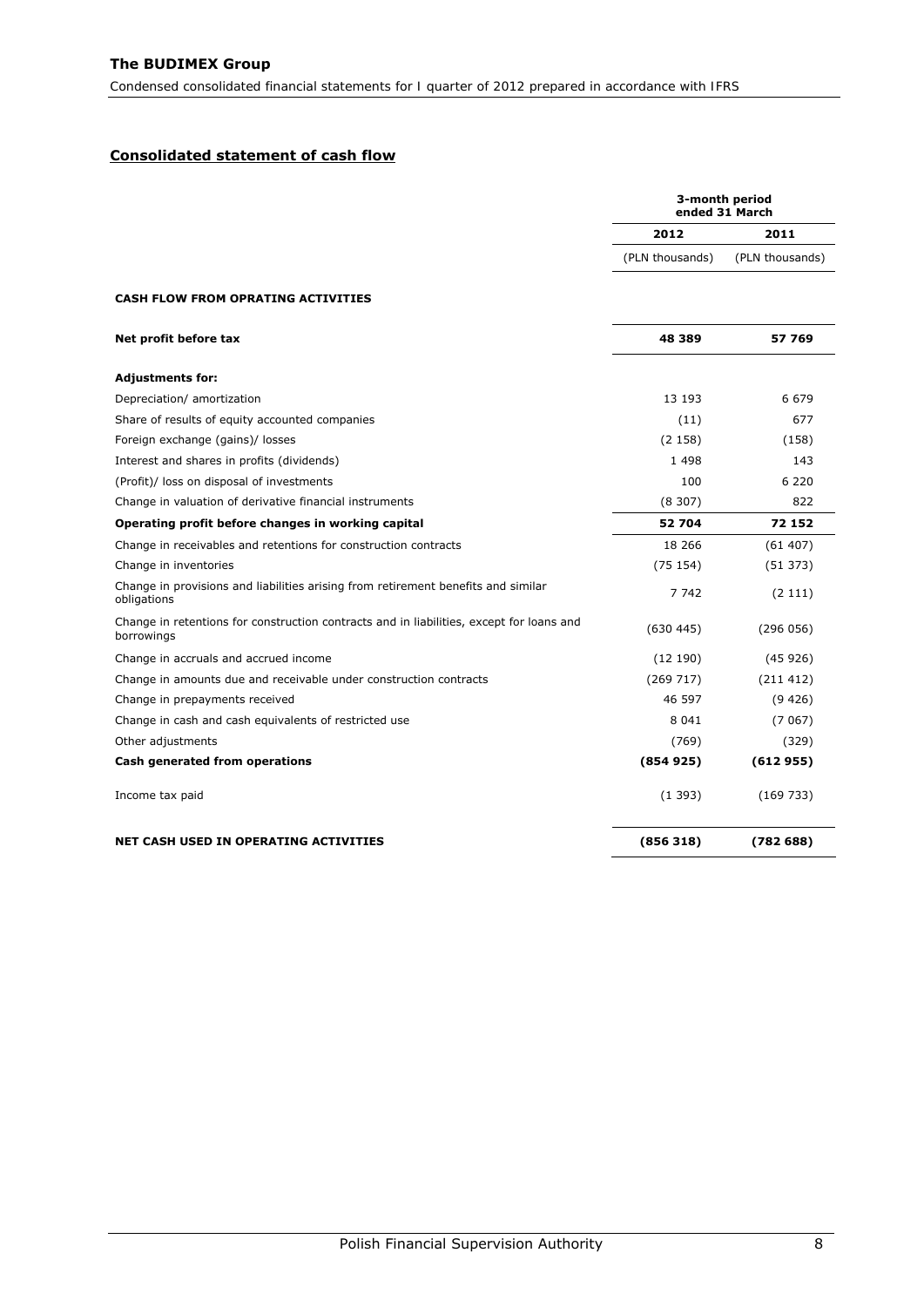# **Consolidated statement of cash flow (cont.)**

|                                                                            | 3-month period<br>ended 31 March |                 |  |
|----------------------------------------------------------------------------|----------------------------------|-----------------|--|
|                                                                            | 2012                             | 2011            |  |
|                                                                            | (PLN thousands)                  | (PLN thousands) |  |
| <b>CASH FLOW FROM INVESTING ACTIVITIES</b>                                 |                                  |                 |  |
| Sale of intangible assets and tangible fixed assets                        | 242                              | 1 5 9 8         |  |
| Purchase of intangible assets and tangible fixed assets                    | (7303)                           | (2772)          |  |
| Proceeds from disposal of financial assets in related entities             | 4 6 7 6                          |                 |  |
| Purchases of available-for-sale financial assets                           |                                  | (7)             |  |
| <b>NET CASH USED IN INVESTING ACTIVITIES</b>                               | (2385)                           | (1181)          |  |
| <b>CASH FLOW FROM FINANCING ACTIVITIES</b>                                 |                                  |                 |  |
| Loans and borrowings taken out                                             | 30 493                           | 1 5 2 3         |  |
| Repayment of loans and borrowings                                          | (28635)                          |                 |  |
| Payment of finance lease liabilities                                       | (3403)                           | (2756)          |  |
| Interest paid                                                              | (1442)                           | (215)           |  |
| <b>NET CASH USED IN FINANCING ACTIVITIES</b>                               | (2987)                           | (1448)          |  |
| NET CHANGE IN CASH AND CASH EQUIVALENTS                                    | (861690)                         | (785317)        |  |
| Foreign exchange differences, net                                          | (5)                              | 256             |  |
| <b>CASH AND CASH EQUIVALENTS AT THE BEGINNING OF THE PERIOD (note 3.4)</b> | 1740488                          | 1861547         |  |
| <b>CASH AND CASH EQUIVALENTS AT THE END OF THE PERIOD (note 3.4)</b>       | 878 793                          | 1076486         |  |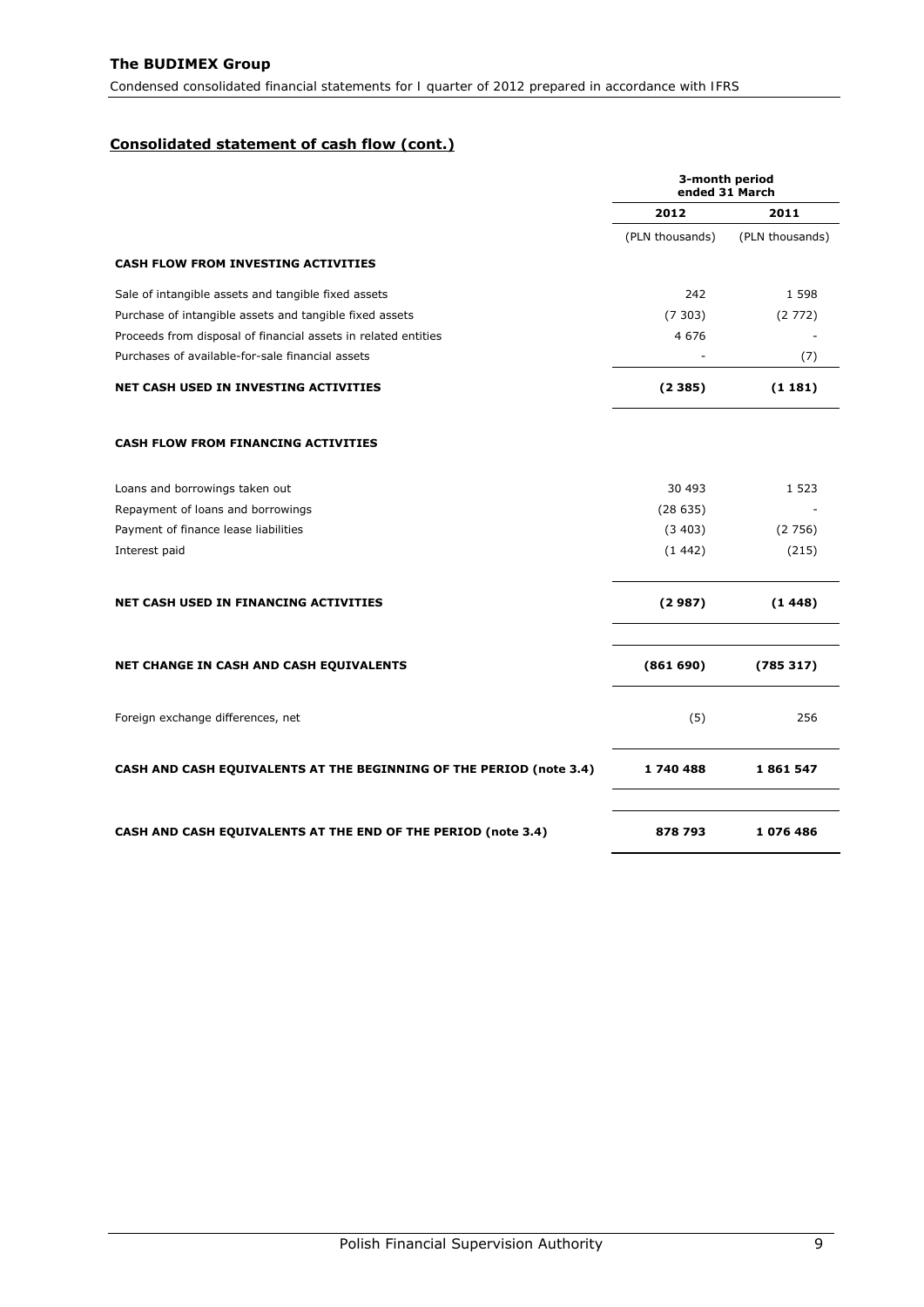## <span id="page-10-0"></span>**1. Organization of the Budimex Group and changes in the Group structure**

## **1.1. The Parent Company**

The parent company of the Budimex Group is Budimex SA (the "Parent Company"), which main area of business is building, rendering of management and advisory services.

The main areas of the business activities of the Group are widely understood construction-assembly services realized in the system of general execution at home and abroad, developer activities, property management, and limited scope trading, production, transport, hotel and other business. Budimex SA serves in the Group as an advisory, management and financial centre. Realization of these three functions is to facilitate:

- efficient flow of information within Group structures,
- strengthening the efficiency of cash and financial management of individual Group companies,
- strengthening market position of the entire Group.

## **1.2. Entities subject to consolidation**

As at 31 March 2012, 31 December 2011 and 31 March 2011 the following companies were subject to consolidation:

| Company name                                                                   | <b>Registered office</b> |                     | % in the share capital<br>as at | <b>Consolidation</b> |               |
|--------------------------------------------------------------------------------|--------------------------|---------------------|---------------------------------|----------------------|---------------|
|                                                                                |                          | 31<br>March<br>2012 | 31<br><b>December</b><br>2011   | 31<br>March<br>2011  | method        |
| Mostostal Kraków SA                                                            | Cracow / Poland          | 100.00%             | 100.00%                         | 100.00%              | full          |
| Budimex Danwood Sp. z o.o.                                                     | Bielsk Podlaski / Poland | 100.00%             | 100.00%                         | 100.00%              | full          |
| Budimex Bau GmbH                                                               | Cologne/ Germany         | 100.00%             | 100.00%                         | 100.00%              | full          |
| Budimex Nieruchomości Sp. z o.o.                                               | Warsaw / Poland          | 100.00%             | 100.00%                         | 100.00%              | full          |
| Budimex Budownictwo Sp. z o.o.                                                 | Warsaw / Poland          | 100.00%             | 100.00%                         | 100.00%              | full          |
| Przedsiębiorstwo Napraw Infrastruktury Sp. z o.o. <sup>1</sup> Warsaw / Poland |                          | 100.00%             | 100.00%                         |                      | full          |
| SPV-BN 1 Sp. z $0.0$ . <sup>2</sup>                                            | Warsaw / Poland          | 100.00%             | 100.00%                         | -                    | full          |
| SPV-BN 2 Sp. z $0.0$ . <sup>3</sup>                                            | Warsaw / Poland          | 100.00%             | 100.00%                         | $\overline{a}$       | full          |
| Budimex SA Ferrovial Agroman SA s.c.                                           | Warsaw / Poland          | 99.00%              | 99.00%                          | 99.00%               | proportionate |
| Budimex SA Sygnity SA Sp. j.                                                   | Warsaw / Poland          | 67.00%              | 67.00%                          | 67.00%               | proportionate |
| Budimex SA Ferrovial Agroman SA Sp. j.                                         | Warsaw / Poland          | 50.00%              | 50.00%                          | 50.00%               | proportionate |
| Tecpresa - Techniki Sprężania i Usługi Dodatkowe<br>Sp. z o.o.                 | Warsaw / Poland          | 30.00%              | 30.00%                          | 30.00%               | proportionate |
| Centrum Konferencyjne "Budimex" Sp. z o.o. <sup>4</sup>                        | Licheń / Poland          |                     |                                 | 100.00%              | full          |

 $<sup>1</sup>$ ) Company entered in the Register of Entrepreneurs on 16 November 2011.</sup>

 $2$ ) Company entered in the Register of Entrepreneurs on 27 July 2011.

<sup>3</sup>) Company entered in the Register of Entrepreneurs on 28 July 2011.

4 ) Company sold on 31 May 2011.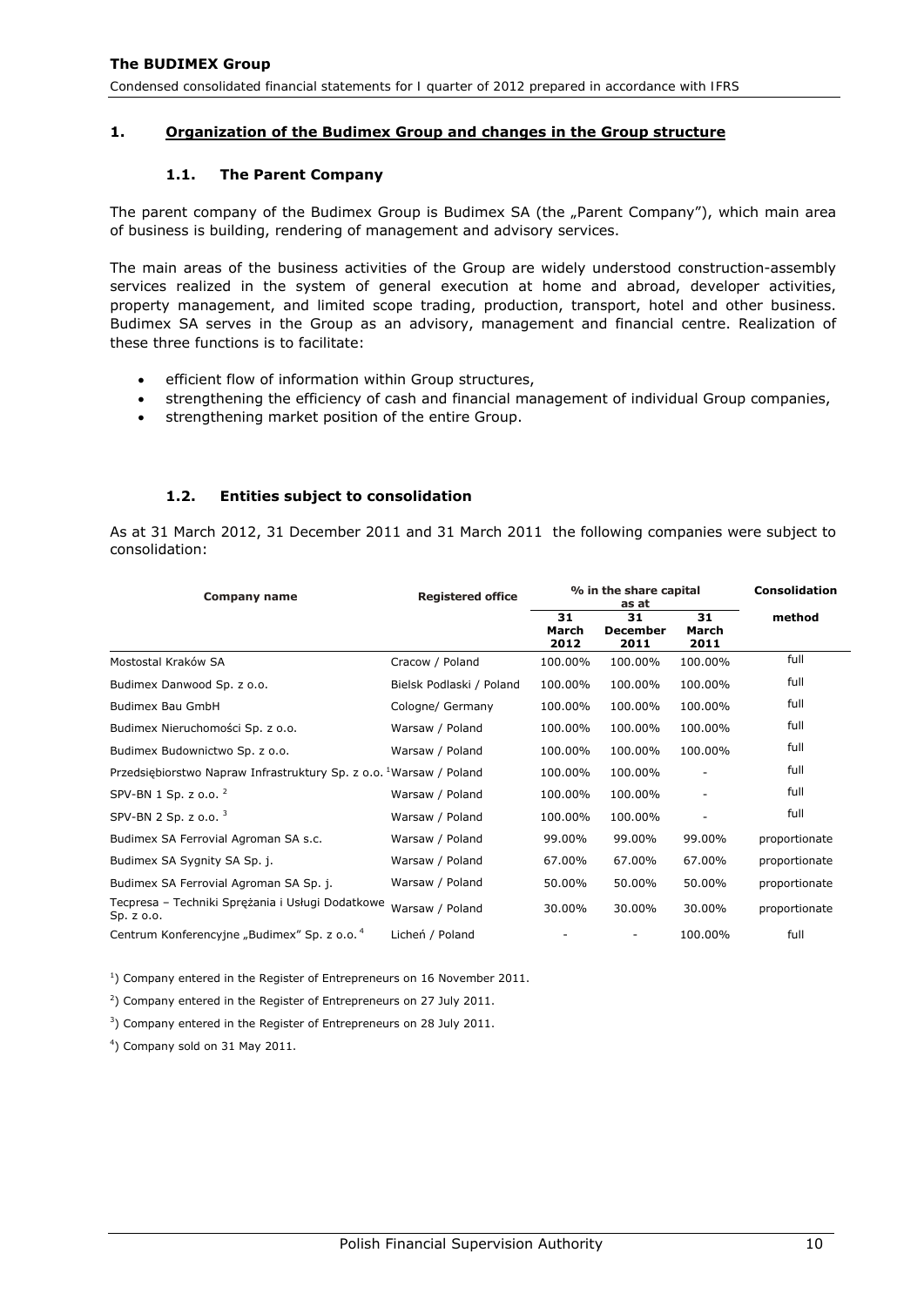# <span id="page-11-0"></span>**1.3. Description of changes in the composition of the Group together with indication of their consequences**

In the 3-month period ended 31 March 2012, there were no changes in the composition of the Group.

In the period covered by this report, no significant activities were discontinued and there were no plans to discontinue any significant activities in the future.

## **2. Shareholders of the Parent Company**

According to the information held by Budimex SA, the shareholding structure of Budimex SA as at 25 April 2012 was as follows:

| Shareholder                                                                                        | Type of<br>shares | Number of<br>shares | % of the share<br>capital | Number of<br>votes | % of voting<br>rights at the<br><b>AGM</b> |
|----------------------------------------------------------------------------------------------------|-------------------|---------------------|---------------------------|--------------------|--------------------------------------------|
| Valivala Holdings B.V. Amsterdam (Holland) -<br>the Company from the Ferrovial SA Group<br>(Spain) | ordinary          | 15 078 159          | 59.06%                    | 15 078 159         | 59.06%                                     |
| OFE PZU "Złota Jesień"                                                                             | ordinary          | 1 444 895           | 5.66%                     | 1 444 895          | 5.66%                                      |
| Other shareholders                                                                                 | ordinary          | 9 007 044           | 35.28%                    | 9 007 044          | 35.28%                                     |
| Total                                                                                              |                   | 25 530 098          | 100.00%                   | 25 530 098         | 100.00%                                    |

From the date of publication of the annual report for the year ended 31 December 2011, i.e. 20 March 2012 the shareholding structure has not changed.

## **3. Principles applied for the purpose of preparation of financial statements**

# **3.1. Accounting policies and basis of preparing the consolidated financial statements of the Budimex Group**

These condensed financial statements were prepared in accordance with IAS 34 "Interim Financial Reporting" and appropriate accounting standards applicable for preparation of the interim consolidated financial statements adopted by the European Union issued and effective when preparing the interim consolidated financial statements applying the same principles for the current and comparable period. Details of accounting policies adopted by the Group were described in the consolidated financial statements of the Group for the year ended 31 December 2011, published on 20 March 2012.

The consolidated financial statements were prepared on the assumption that the Parent Company and all entities included in the Budimex Group will be going concerns in the foreseeable future. In the reporting period and as at the date of preparation of these financial statements no circumstances have been noted that would indicate a threat to ability to continue as a going concern.

#### *Standards and Interpretations effective in the current period*

The following amendments to the existing standards issued by the International Accounting Standards Board ("IASB") and adopted by the EU are effective for the current period:

• **Amendments to IFRS 7 "Financial Instruments: Disclosures"** - Transfers of Financial Assets, adopted by the EU on 22 November 2011 (effective for annual periods beginning on or after 1 July 2011).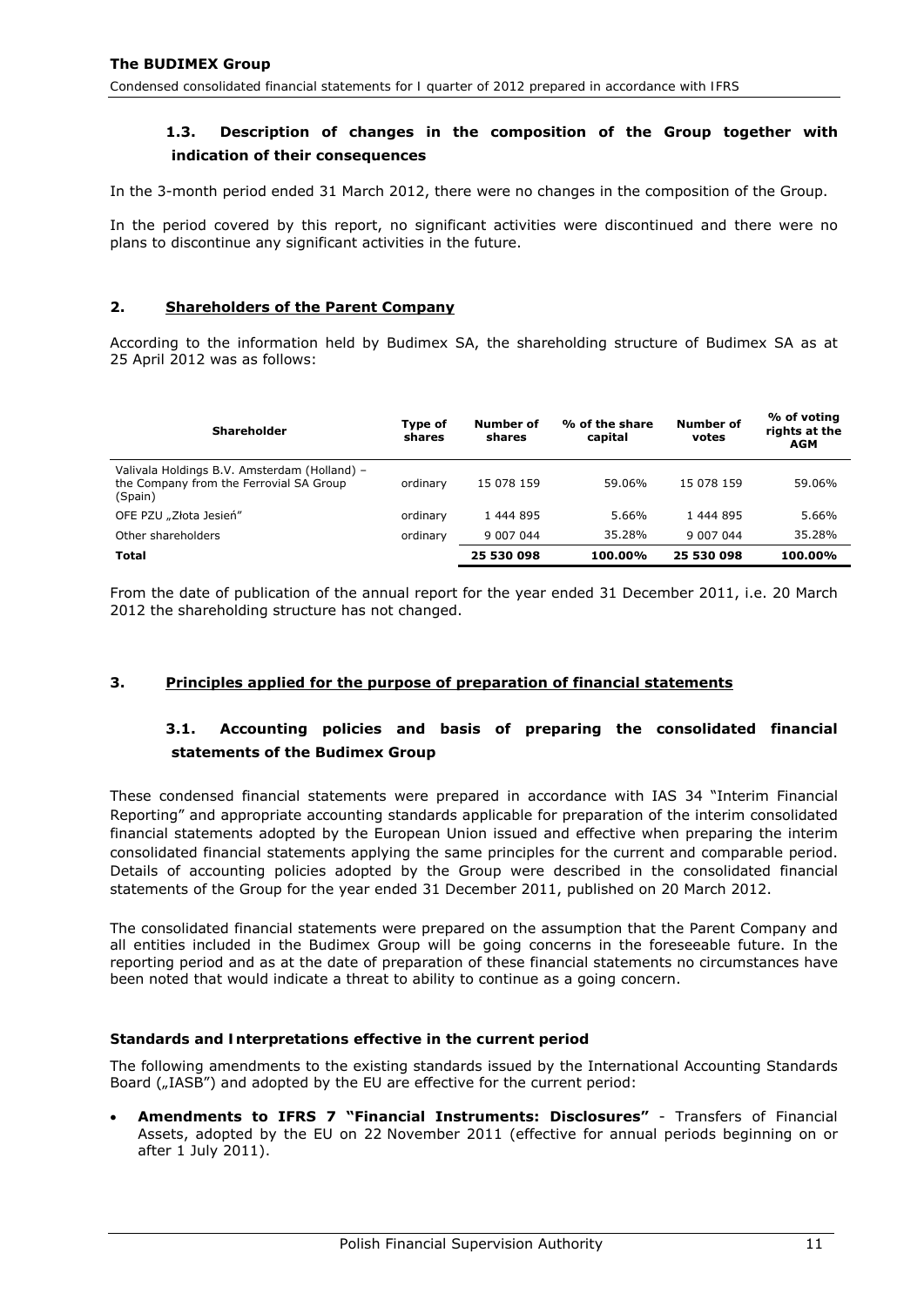The Group anticipates that the adoption of the remaining aforementioned standards, amendments to the existing standards and interpretations will have no material impact on the financial statements of the Group in the period of initial application.

#### *Standards and Interpretations issued by IASB but not yet adopted by the EU*

At present, IFRS as adopted by the EU do not significantly differ from regulations adopted by the International Accounting Standards Board (IASB) except from the following standards, amendments to the existing standards and interpretations, which were not endorsed for use as at 25 April 2012:

- **IFRS 9 "Financial Instruments"** (effective for annual periods beginning on or after 1 January 2015),
- **IFRS 10 "Consolidated Financial Statements"** (effective for annual periods beginning on or after 1 January 2013),
- **IFRS 11 "Joint Arrangements"** (effective for annual periods beginning on or after 1 January 2013),
- **IFRS 12 "Disclosures of Involvement with Other Entities"** (effective for annual periods beginning on or after 1 January 2013),
- **IFRS 13 "Fair Value Measurement"** (effective for annual periods beginning on or after 1 January 2013),
- **IAS 27 (revised in 2011) "Separate Financial Statements"** (effective for annual periods beginning on or after 1 January 2013),
- **IAS 28 (revised in 2011) "Investments in Associates and Joint Ventures"** (effective for annual periods beginning on or after 1 January 2013),
- **Amendments to IFRS 1 "First-time Adoption of IFRS"** Severe Hyperinflation and Removal of Fixed Dates for First-time Adopters (effective for annual periods beginning on or after 1 July 2011),
- **Amendments to IFRS 7 "Financial Instruments: Disclosures"** Offsetting Financial Assets and Financial Liabilities (effective for annual periods beginning on or after 1 January 2013),
- **Amendments to IAS 1 "Presentation of financial statements"** Presentation of Items of Other Comprehensive Income (effective for annual periods beginning on or after 1 July 2012),
- **Amendments to IAS 12 "Income Taxes"** Deferred Tax: Recovery of Underlying Assets (effective for annual periods beginning on or after 1 January 2012),
- **Amendments to IAS 19 "Employee Benefits"** Improvements to the Accounting for Postemployment Benefits (effective for annual periods beginning on or after 1 January 2013),
- **Amendments to IAS 32 "Financial instruments: presentation"** Offsetting Financial Assets and Financial Liabilities (effective for annual periods beginning on or after 1 January 2014),
- **IFRIC 20 "Stripping Costs in the Production Phase of a Surface Mine"** (effective for annual periods beginning on or after 1 January 2013).

The Group anticipates that the adoption of these standards, revisions and interpretations will have no material impact on the financial statements of the Group in the period of initial application.

At the same time, hedge accounting regarding the portfolio of financial assets and liabilities, whose principles have not been adopted by the EU, is still unregulated. According to the entity's estimates, application of hedge accounting for the portfolio of financial assets or liabilities pursuant to IAS 39: "Financial Instruments: Recognition and Measurement", would not significantly impact the financial statements, if applied as at the balance sheet date.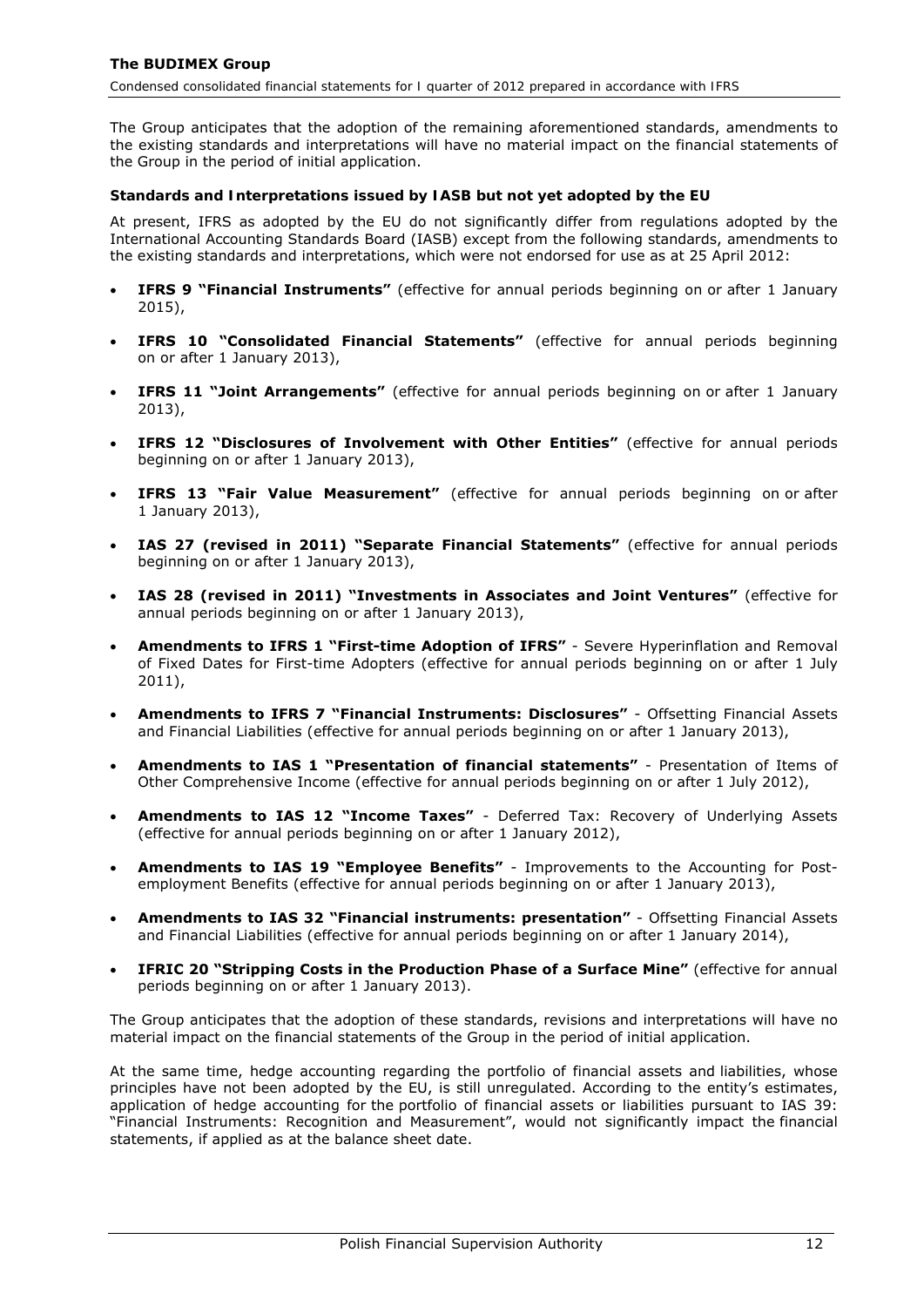# <span id="page-13-0"></span>**3.2. Changes in accounting policies and the method of preparation of financial statements**

Starting from 1 January 2012, perpetual usufruct is depreciated over the period of its estimated useful life. Before, as described in the consolidated financial statements of the Group for the year 2011, perpetual usufruct was not depreciated. The aforementioned change of valuation method has no significant impact on the balance sheet value of perpetual usufruct and the amount of net result of the Group for the first quarter of 2012.

## **3.3. Translation of selected financial data into euro**

Selected financial data was translated into euro in accordance with the following rules:

- individual asset and liability items using the average exchange rate prevailing as at 31 March 2012 – 4.1616 PLN/EUR,
- individual profit and loss account and statement of cash flow items for the first quarter of 2012 using the exchange rate being an arithmetic average of average exchange rates established by the National Bank of Poland for the last day of each ended month for the period from 1 January 2012 to 31 March 2012 – 4.1750 PLN/EUR,
- individual asset and liability items of comparative financial data for the year 2011 using the average exchange rate prevailing as at 31 December 2011 – 4.4168 PLN/EUR,
- individual profit and loss account and statement of cash flow items of comparative financial data for the first quarter of 2011 - using the exchange rate being an arithmetic average of average exchange rates established by the National Bank of Poland for the last day of each ended month for the period from 1 January 2011 to 31 March 2011 – 3.9742 PLN/EUR.

## **3.4. Cash recognised in the statement of cash flow**

<span id="page-13-1"></span>The Group recognizes cash of restricted use (including mainly cash representing security for bank guarantees and funds kept in escrow by developer companies, provided their maturity does not exceed 3 months) in the statement of financial position under cash and cash equivalents. For the purpose of the statement of cash flow – the balance of cash at the beginning and at the end of the reporting period is reduced by cash of restricted use, and its change in the statement of financial position is recognized under cash flow from operating activities.

|                                                        | 31 March<br>2012       | 31 December<br>2011    | 31 March<br>2011      |
|--------------------------------------------------------|------------------------|------------------------|-----------------------|
|                                                        | (in PLN)<br>thousands) | (in PLN)<br>thousands) | (in PLN<br>thousands) |
| Cash recognised in the statement of financial position | 891894                 | 1761630                | 1084409               |
| Cash and cash equivalents of restricted use            | (13101)                | (21 142)               | (7923)                |
| Cash recognised in the statement of cash flow          | 878 793                | 1740488                | 1076486               |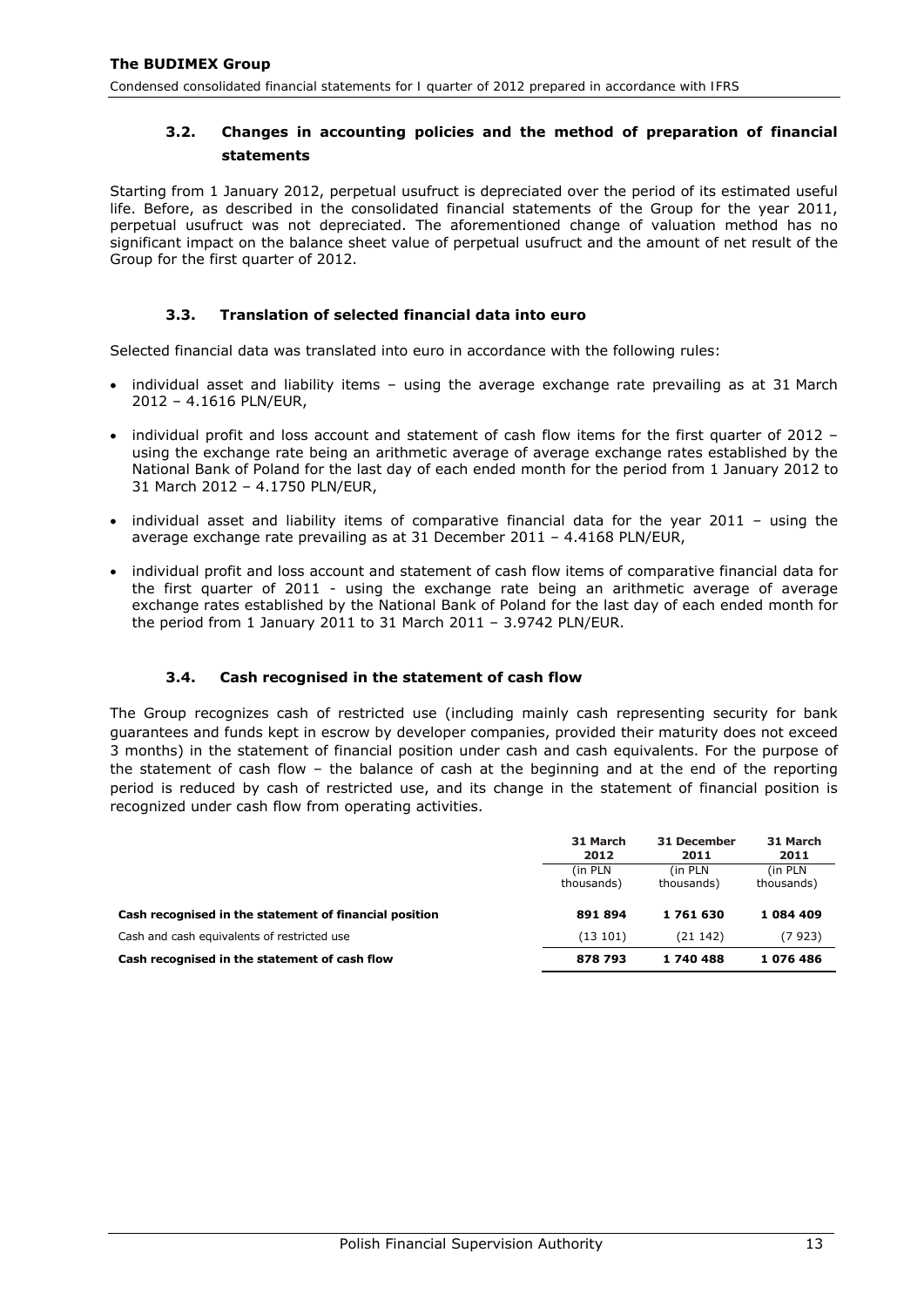## <span id="page-14-0"></span>**4. Description of factors and events which had a material effect on a financial result of the Budimex Group for the first quarter of 2012**

Sale of construction-assembly services in Poland is characterized by seasonality mainly connected with atmosphere conditions and the highest revenues are usually achieved in the third quarter, while the lowest – in the first quarter.

In the 3-month period ended 31 March 2012, the Budimex Group earned sales revenue of PLN 1 083 349 thousand which means a 35.79% increase on the corresponding period of 2011.

In the first quarter of 2012 construction-assembly production in Poland expressed in fixed prices increased by 14.9% compared to the corresponding period of the prior year, while sales of the construction segment of the Budimex Group on the home market were up 57.56% on the corresponding periods.

Gross profit on sales in the first quarter of 2012 was PLN 77 779 thousand, while in the corresponding period of the prior year it amounted to PLN 94 360 thousand. The gross sales profitability ratio was therefore 7.18% in the first quarter of 2012, while in the first quarter of 2011 was 11.83%.

In accordance with the accounting policies adopted, when budgeted contract costs exceed the entire expected contract revenue, Group companies create provisions for expected contract losses and recognize them under "Amounts due and payable to customers under construction contracts". In the subsequent periods, a part of the created provision is released in proportion to the percentage of contract completion, after taking into account total negative margin on the entire contract. As at 31 March 2012, the balance of the provision for contract losses amounted to PLN 368 895 thousand. In the first quarter of 2012, the balance of provision for contract losses dropped by PLN 23 844 thousand.

The Budimex Group companies are required to issue a warranty for the construction services rendered. As at 31 March 2012 the provision for warranty amounted to PLN 160 999 thousand. In the 3-month period ended 31 March 2012 the balance of the provision for warranty increased by PLN 10 603 thousand.

Selling expenses increased in the first quarter of 2012 by PLN 273 thousand compared to the corresponding period of the prior year, while administrative expenses were PLN 12 368 thousand higher than expenses incurred in the corresponding period of 2011. The share of selling and administrative expenses in total sales decreased from 4.64% in the first quarter of 2011 to 4.58% in the first quarter of the current year.

Other operating income for the first quarter of 2012 was PLN 6 206 thousand and comprised reversal of provisions for liabilities in dispute in the amount of PLN 206 thousand, reversal of impairment writedowns against doubtful debts in the amount of PLN 2 795 thousand and income from compensations and contractual penalties in the amount of PLN 1 864 thousand. Additionally, in the period of three months of 2012 Group companies disposed of tangible fixed assets, intangible assets and investment properties and earned sales profit of PLN 119 thousand. The net book value of the tangible fixed assets, intangible assets and investment properties sold in the period of three months of 2012 was fully depreciated.

Other operating expenses for the first quarter of 2012 amounted to PLN 3 958 thousand, of which PLN 1 074 thousand related to impairment write-downs against receivables, PLN 392 thousand related to provisions created for litigation proceedings and PLN 928 thousand related to provisions created for costs of litigation proceedings. The value of compensations and contractual penalties charged to the Group result in the period discussed was PLN 389 thousand.

During the first quarter of 2012 the Group reported gains on valuation and realization of derivative financial instruments contracts (made with a view to limiting the FX risk on foreign currency construction contracts) in the amount of PLN 6 840 thousand, while in the corresponding period of the prior year it incurred losses in the amount of PLN 31 thousand.

The reported operating profit of the Group in the first quarter of 2012 was PLN 37 225 thousand, while in the first quarter of 2011 it amounted to PLN 57 879 thousand. The operating profit for the first quarter of 2012 represented 3.44% of sales revenue value, while for the corresponding period of the prior year – 7.25% of sales revenue.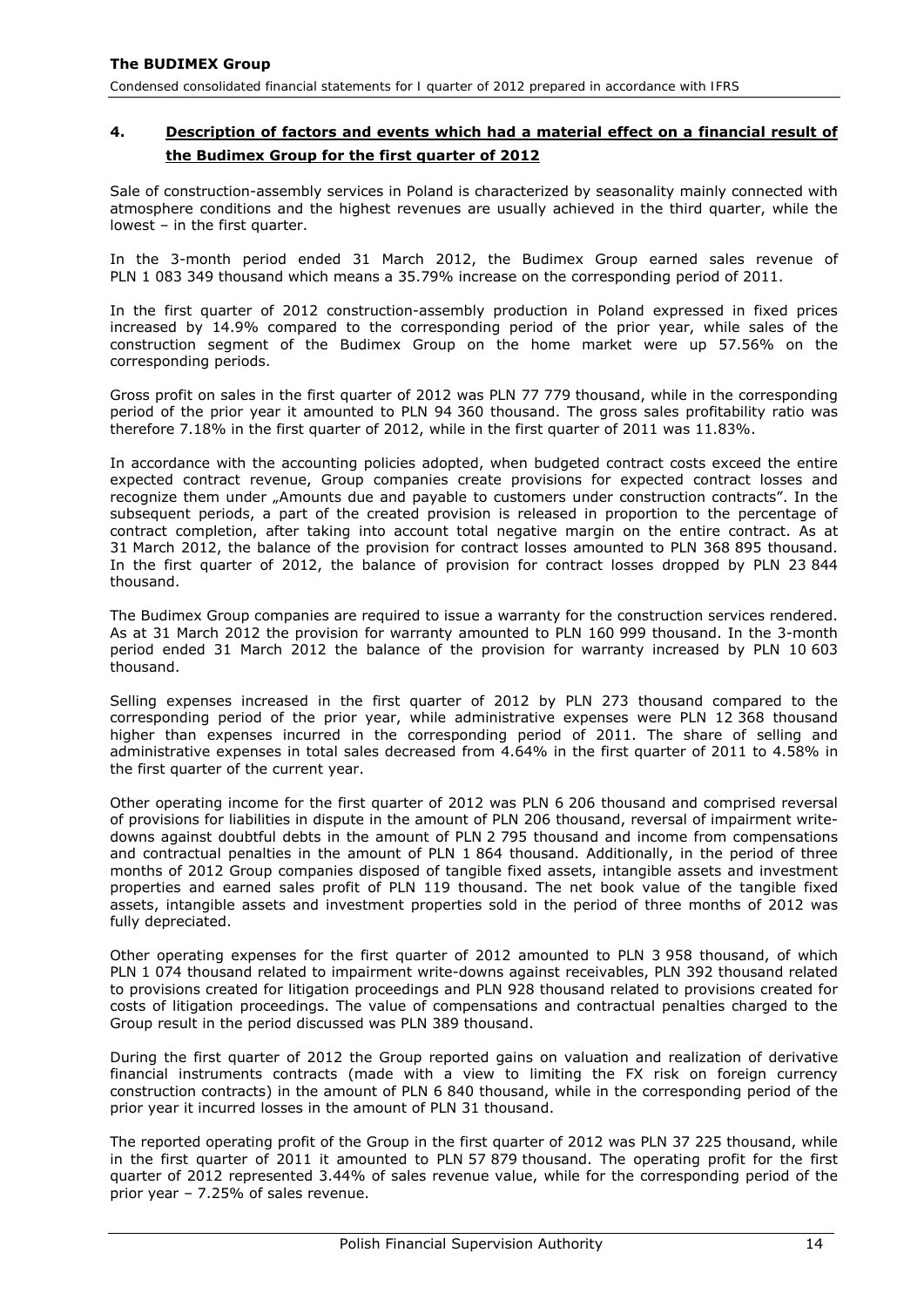## **The BUDIMEX Group**

*Condensed consolidated financial statements for I quarter of 2012 prepared in accordance with IFRS* 

In the 3-month period ended 31 March 2012 the Group generated a gain on financing activities in the amount of PLN 11 153 thousand while in the same period of the prior year – gain in the amount of PLN 567 thousand. Finance income in the first quarter of 2012 represented mainly interest of PLN 15 098 thousand and FX gains in the amount of PLN 4 618 thouand. Finance costs in the first quarter of 2012 represented, among others, interest costs of PLN 2 598 thousand, bank commissions on guarantees and loans of PLN 3 766 thousand paid by Group companies and costs from discount of long-term retention receivables and liabilities of PLN 2 114 thousand.

In the first quarter of 2012, the Group reported a gross profit of PLN 48 389 thousand, while in the corresponding period of the prior year – a gross profit of PLN 57 769 thousand.

Income tax for the 3-month period ended 31 March 2012 was PLN 11 325 thousand, of which:

- current tax was PLN 1 058 thousand,
- deferred tax in the amount of PLN 10 267 thousand.

As at 31 March 2012, the Group recognized a deferred tax asset in the amount of PLN 316 299 thousand, while as at  $31$  December 2011 – PLN 326 308 thousand. The reported statement of financial position items of deferred tax asset result mainly from a special method of settlement of construction contracts, under which the moment of recognition of costs as incurred and revenue as realized are different from the tax and accounting perspectives.

The net profit attributable to the shareholders of the Budimex Group for the first quarter of 2012 was PLN 37 064 thousand, while the net profit attributable to the shareholders of the Budimex Group for the corresponding period of 2011 was PLN 46 652 thousand.

In the first quarter of 2012, the Group purchased property, plant and equipment, intangible assets and investment properties with a total value of PLN 3 654 thousand, of which plant and machinery accounted for PLN 1 921 thousand.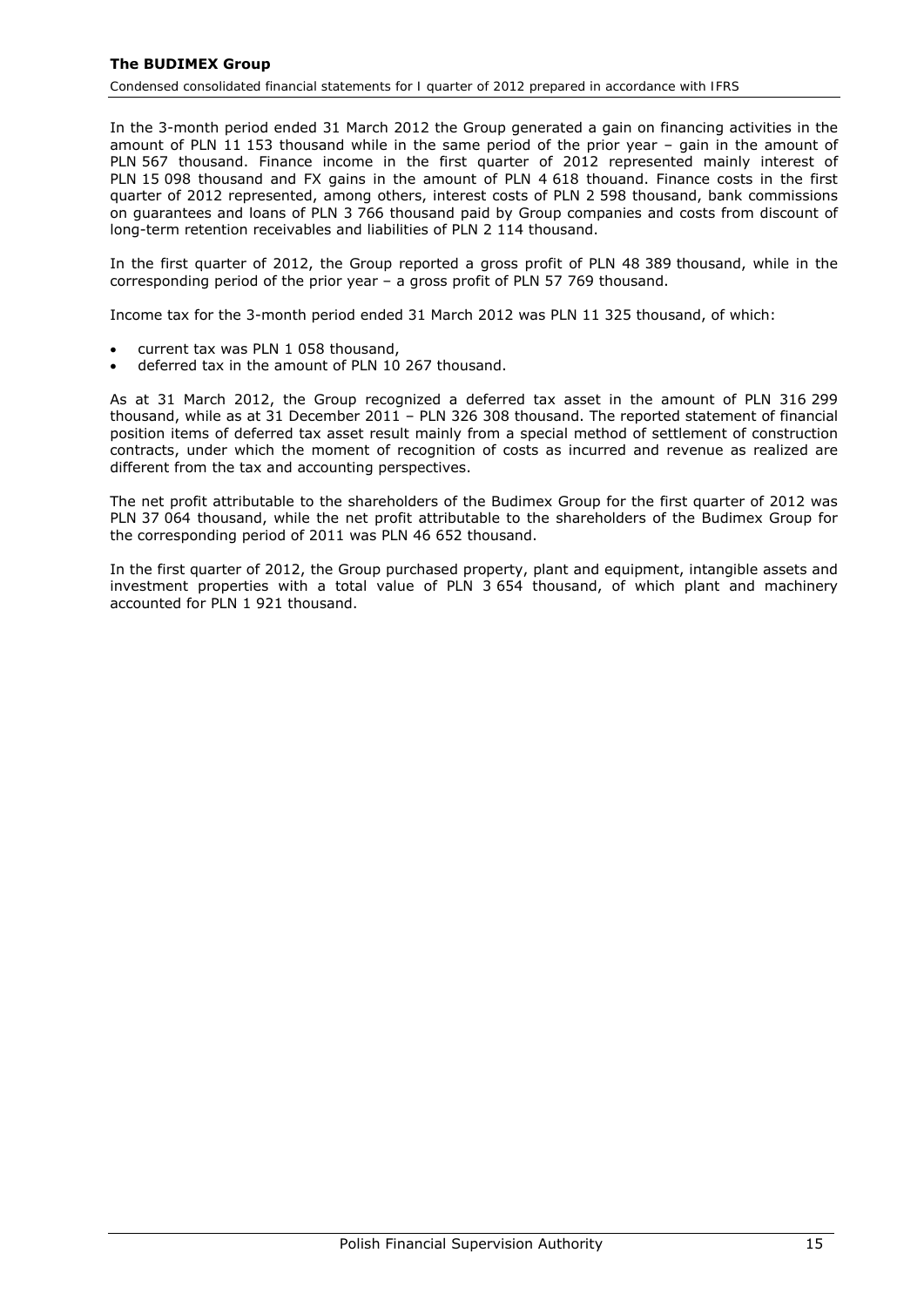#### <span id="page-16-0"></span>**5. Operating segments**

For the management purposes the Group has been divided into segments based on the products and services offered. The Group operates in the following two operating segments:

- construction business
- developer and property management business.

Construction business covers rendering of widely understood construction-assembly services at home and abroad and is realised by the following Group companies:

- Budimex SA
- Mostostal Kraków SA
- Budimex Bau GmbH
- Budimex Budownictwo Sp. z o.o.
- Tecpresa Techniki Sprężania i Usługi Dodatkowe Sp. z o.o. (entered in the Register of Entrepreneurs on 17 March 2011).
- Przedsiębiorstwo Napraw Infrastruktury Sp. z o.o. (purchased by Budimex SA on 16 November 2011).

Developer and property management segment covers preparation of land for investment projects, realization of investment projects in the field of housing construction industry, flat disposal and rental and servicing property on own account. The following Group entities were included in this segment:

- Budimex Nieruchomości Sp. z o.o.
- SPV-BN 1 Sp. z o.o. (entered in the Register of Entrepreneurs on 27 July 2011)
- SPV-BN 2 Sp. z o.o. (entered in the Register of Entrepreneurs on 28 July 2011)
- Centrum Konferencyjne "Budimex" Sp. z o.o. (sold on 31 May 2011)
- Budimex SA in a part relating to developer business, as a result of merger with Budimex Inwestycje on 13 August 2009.

Segment performance is evaluated based on sales revenue, gross profit (loss) on sales, operating profit (loss) and net profit (loss) for the period.

Other business conducted does not meet the requirements of reportable segment. Included in other business are entities that mainly conduct production, service or trading activities.

The results of segments for the first quarter of 2012 are presented in the table below:

|                                                                         | amounts in PLN thousands        |                                                            |                       |                                     |                       |  |
|-------------------------------------------------------------------------|---------------------------------|------------------------------------------------------------|-----------------------|-------------------------------------|-----------------------|--|
| <b>Segment name</b>                                                     | <b>Construction</b><br>business | <b>Property</b><br>management<br>and developer<br>business | <b>Other business</b> | <b>Consolidation</b><br>adiustments | Consolidated<br>value |  |
| External sales                                                          | 992 999                         | 31 699                                                     | 58 651                |                                     | 1 083 349             |  |
| Inter-segment sales                                                     | 51 366                          | 117                                                        |                       | (51483)                             |                       |  |
| Total sales of finished goods,<br>goods for resale and raw<br>materials | 1 044 365                       | 31816                                                      | 58 651                | (51483)                             | 1 083 349             |  |
| Gross profit                                                            | 71 582                          | 6 1 9 5                                                    | 6843                  | (6841)                              | 77 779                |  |
| Selling expenses                                                        | (2907)                          | (1894)                                                     | (865)                 | 15                                  | (5651)                |  |
| Administrative expenses                                                 | (41392)                         | (2081)                                                     | (2457)                | 1939                                | (43991)               |  |
| Other operating income/ (expenses),<br>net                              | 2 5 6 2                         | (337)                                                      | 23                    |                                     | 2 2 4 8               |  |
| Gains / (losses) on derivative financial<br>instruments                 | 785                             |                                                            | 6 0 5 5               |                                     | 6840                  |  |
| <b>Operating profit</b>                                                 | 30 630                          | 1883                                                       | 9 5 9 9               | (4887)                              | 37 225                |  |
| Finance income / (costs), net                                           | 7 1 3 8                         | 1698                                                       | 2 3 1 7               |                                     | 11 153                |  |
| Shares in gains/ (losses) of equity<br>accounted entities               |                                 |                                                            | 11                    |                                     | 11                    |  |
| Income tax expense                                                      | (8658)                          | (710)                                                      | (2887)                | 930                                 | (11325)               |  |
| Net profit for the period                                               | 29 110                          | 2871                                                       | 9 0 4 0               | (3957)                              | 37 064                |  |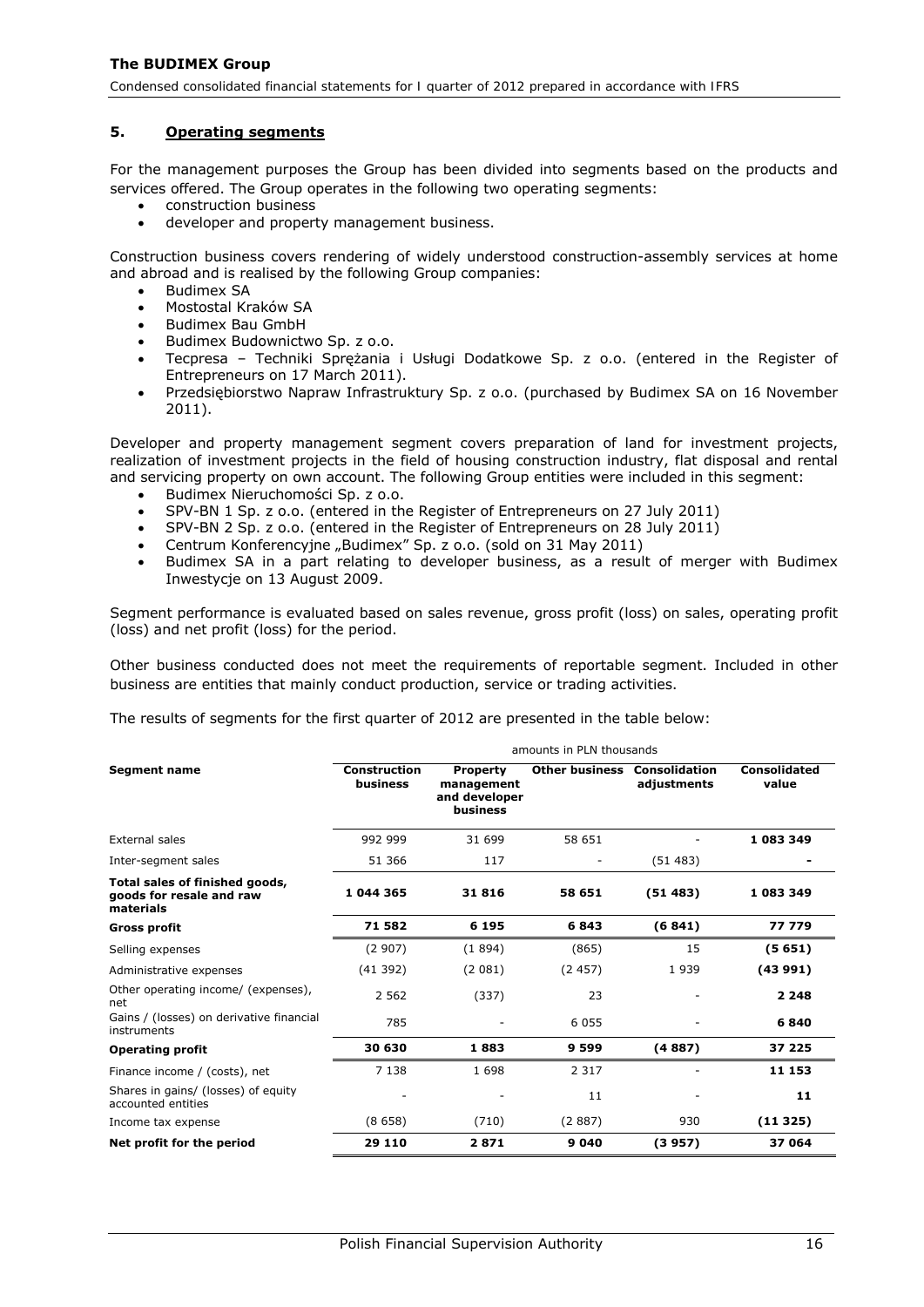## <span id="page-17-0"></span>The results of segments for the first quarter of 2011 are presented in the table below:

|                                                                         | amounts in PLN thousands        |                                                            |                       |                                     |                       |
|-------------------------------------------------------------------------|---------------------------------|------------------------------------------------------------|-----------------------|-------------------------------------|-----------------------|
| <b>Segment name</b>                                                     | <b>Construction</b><br>business | <b>Property</b><br>management<br>and developer<br>business | <b>Other business</b> | <b>Consolidation</b><br>adjustments | Consolidated<br>value |
| External sales                                                          | 630 690                         | 128 883                                                    | 38 245                |                                     | 797818                |
| Inter-segment sales                                                     | 37 985                          | 107                                                        | ٠                     | (38092)                             |                       |
| Total sales of finished goods,<br>goods for resale and raw<br>materials | 668 675                         | 128 990                                                    | 38 245                | (38092)                             | 797818                |
| <b>Gross profit</b>                                                     | 67 258                          | 23898                                                      | 2628                  | 576                                 | 94 360                |
| Selling expenses                                                        | (2825)                          | (1746)                                                     | (816)                 | 9                                   | (5378)                |
| Administrative expenses                                                 | (28957)                         | (4173)                                                     | (1776)                | 3 2 8 3                             | (31623)               |
| Other operating income/ (expenses),<br>net                              | 856                             | (185)                                                      | (120)                 |                                     | 551                   |
| Gains / (losses) on derivative financial<br>instruments                 | 513                             |                                                            | (544)                 |                                     | (31)                  |
| Operating profit / (loss)                                               | 36 845                          | 17 794                                                     | (628)                 | 3868                                | 57879                 |
| Finance income / (costs), net                                           | 17                              | 521                                                        | 29                    |                                     | 567                   |
| Shares in gains/ (losses) of equity<br>accounted entities               |                                 |                                                            | (677)                 |                                     | (677)                 |
| Income tax expense                                                      | (6655)                          | (3597)                                                     | (130)                 | (735)                               | (11117)               |
| Net profit / (loss) for the period                                      | 30 207                          | 14718                                                      | (1406)                | 3 1 3 3                             | 46 652                |

## **6. Related party transaction**

Transactions with related parties made in the first quarter of 2012 and unsettled balances of receivables and liabilities as at 31 March 2012 and 31 December 2011 are presented in the tables below:

|                                                             | amounts in PLN thousands |                     |                  |                     |
|-------------------------------------------------------------|--------------------------|---------------------|------------------|---------------------|
|                                                             | <b>Receivables</b>       |                     |                  | <b>Liabilities</b>  |
|                                                             | 31 March<br>2012         | 31 December<br>2011 | 31 March<br>2012 | 31 December<br>2011 |
| Parent Company and related parties<br>(the Ferrovial Group) | 54 102                   | 54 103              | 103 228          | 133 056             |
| Jointly-controlled entities                                 | 208                      | 1 2 9 8             | 437              | 1918                |
| Associates                                                  | 12                       | 19                  | 2 8 1 4          | 7410                |
| Other related parties*                                      | 939                      | 4 9 2 6             | 1 5 6 7          | 1 3 6 1             |
| Total settlements with related parties                      | 55 261                   | 60 346              | 108 046          | 143745              |

|                                                             | amounts in PLN thousands                    |                     |                                             |                            |
|-------------------------------------------------------------|---------------------------------------------|---------------------|---------------------------------------------|----------------------------|
|                                                             | Loans granted / acquired debt<br>securities |                     | Loans taken out / issued debt<br>securities |                            |
|                                                             | 31 March<br>2012                            | 31 December<br>2011 | 31 March<br>2012                            | <b>31 December</b><br>2011 |
| Parent Company and related parties<br>(the Ferrovial Group) |                                             | ٠                   | 8 0 9 4                                     | 8 5 3 1                    |
| Jointly-controlled entities                                 |                                             | ۰                   |                                             |                            |
| Associates                                                  |                                             | ٠                   | $\overline{\phantom{a}}$                    |                            |
| Other related parties*                                      |                                             | ٠                   | $\overline{\phantom{a}}$                    |                            |
| Total settlements with related parties                      |                                             |                     | 8094                                        | 8531                       |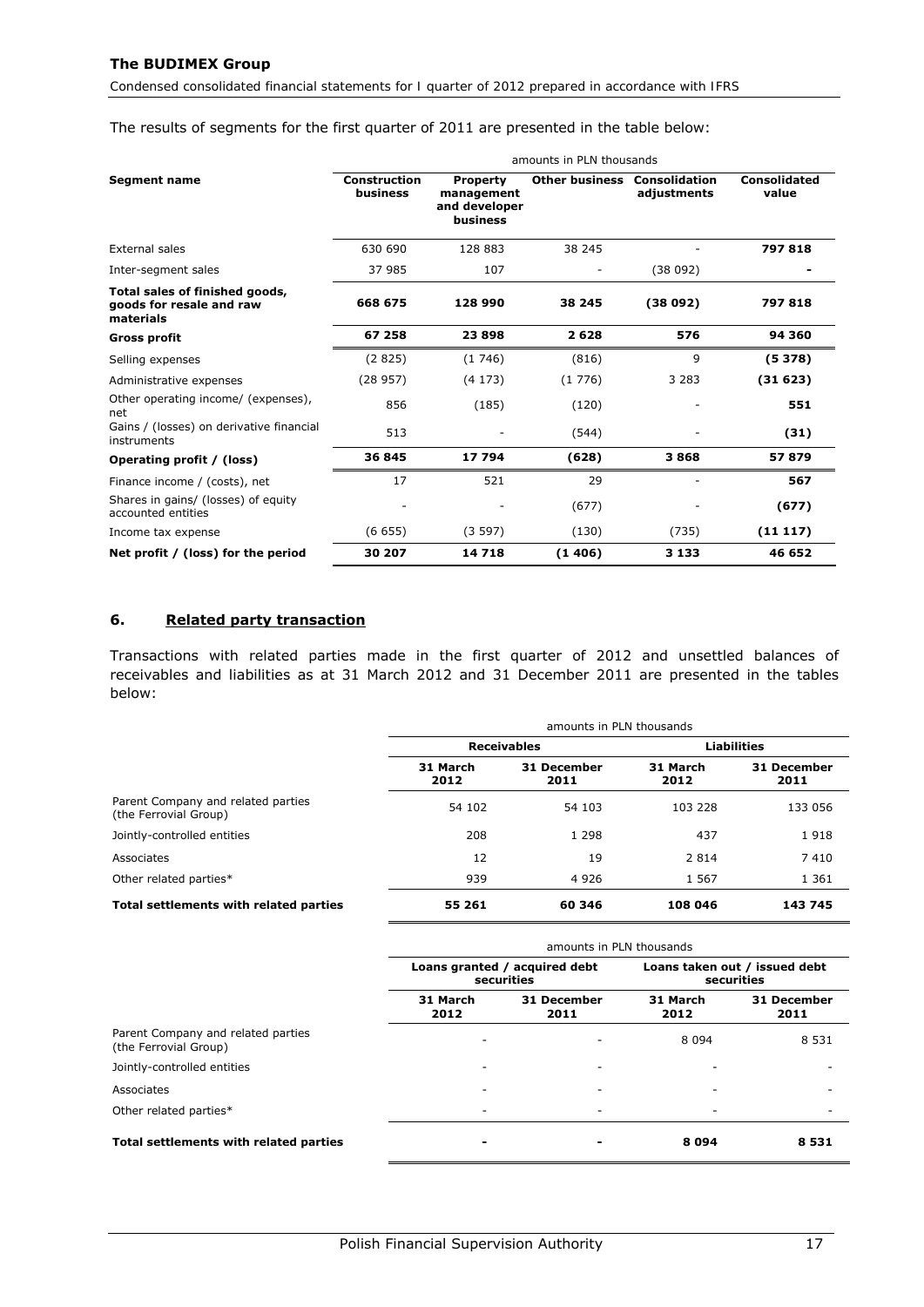## <span id="page-18-0"></span>**The BUDIMEX Group**

*Condensed consolidated financial statements for I quarter of 2012 prepared in accordance with IFRS* 

|                                                             | amounts in PLN thousands             |                                  |                                            |                                  |
|-------------------------------------------------------------|--------------------------------------|----------------------------------|--------------------------------------------|----------------------------------|
|                                                             | Sales of finished goods and services |                                  | Purchase of finished goods and<br>services |                                  |
|                                                             |                                      | 3-month period ended<br>31 March |                                            | 3-month period ended<br>31 March |
|                                                             | 2012                                 | 2011                             | 2012                                       | 2011                             |
| Parent Company and related parties<br>(the Ferrovial Group) | 11 754                               | 11 484                           | (15798)                                    | (20 603)                         |
| Jointly-controlled entities                                 | 45                                   | 86                               | (523)                                      |                                  |
| Associates                                                  | 17                                   | 15                               | (2565)                                     | (2 272)                          |
| Other related parties*                                      | 45                                   | $\overline{\phantom{a}}$         | (1460)                                     | (1140)                           |
| Total settlements with related parties                      | 11861                                | 11 585                           | (20 346)                                   | (24 015)                         |

|                                                             | amounts in PLN thousands                                    |      |                                                            |       |
|-------------------------------------------------------------|-------------------------------------------------------------|------|------------------------------------------------------------|-------|
|                                                             | <b>Financial income</b><br>3-month period ended<br>31 March |      | <b>Financial costs</b><br>3-month period ended<br>31 March |       |
|                                                             |                                                             |      |                                                            |       |
|                                                             | 2012                                                        | 2011 | 2012                                                       | 2011  |
| Parent Company and related parties<br>(the Ferrovial Group) |                                                             |      | (63)                                                       | (131) |
| Jointly-controlled entities                                 |                                                             | ۰    |                                                            |       |
| Associates                                                  |                                                             | ۰    |                                                            |       |
| Other related parties*                                      |                                                             |      | (1)                                                        |       |
| Total settlements with related parties                      |                                                             |      | (64)                                                       | (131) |

\*) Other related parties represent controlled or jointly controlled entities or entities, on which the key management person of the Parent Company or of the subsidiary of the Budimex Group or his close relative exercises significant influence, or has significant number of votes at the shareholders' meeting of this company.

Inter-Group transactions are made on an arm's length basis.

## **7. Factors which will affect results achieved by the Group in a period covering at least the next quarter**

The main factors that may affect the financial situation of the Group in the next quarter include:

- instability on the financial markets,
- a tempo and directions of assistance funds utilization within the framework of programmes aimed at financing the adaptation of domestic infrastructure to the European Union standards,
- outcome of tenders in infrastructure segment scheduled for the current year,
- fluctuations of exchange rates, which have the impact on the sales revenue, operating costs and result of the valuation and realization of derivative financial instrument contracts,
- price level of material and construction services affecting the amount of direct costs of realized contracts,
- intensification of actions aimed at recovery of overdue debts, which were provided for and strengthening the operational and financial control in respect of contracts realized,
- results of the pending legal proceedings, described in more detail in note 12 to these consolidated financial statements.

As at 31 March 2012 the backlog was PLN 8 108 847 thousand. The value of contracts signed between January and March 2012 was PLN 499 423 thousand. The number of pre-sold apartments in the period from January - March 2012 (without booking) is 98 units.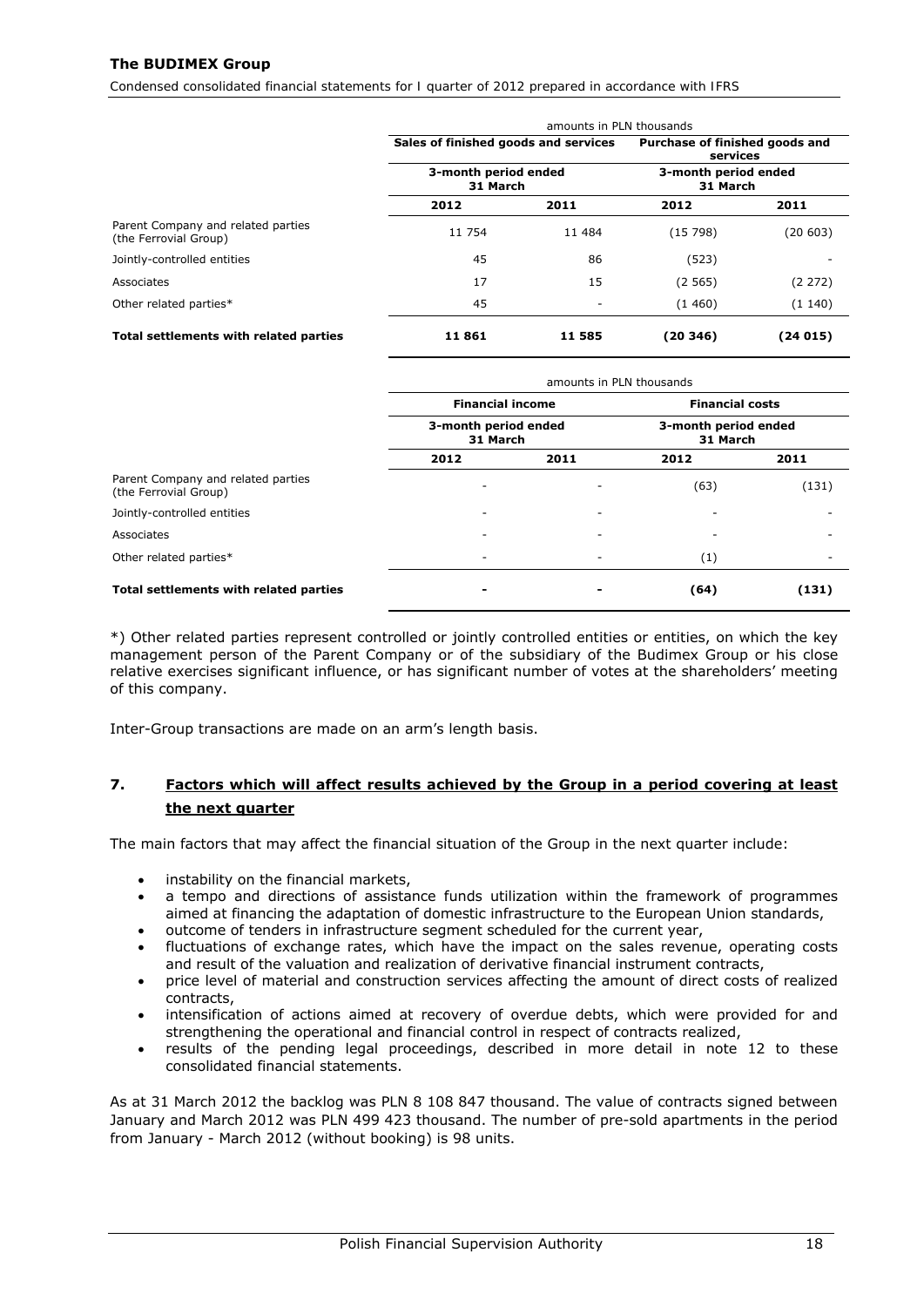# <span id="page-19-0"></span>**8. The main events in the first quarter of 2012 and significant events after 31 March 2012**

## *Significant contracts:*

**On 17 January 2012** the Maritime Office in Słupsk announced that during the proceedings for public procurement, in an open tender for the task entitled "Protection of sea coasts east of Port Darłowo", the offer made by the consortium of Budimex SA (leader) and Ferrovial Agroman SA (partner) has been chosen as the most favourable one. Net contract value is PLN 75 832 thousand.

**On 30 January 2012** Budimex SA signed a contract with Powiśle Park Sp. z o.o. on the construction of the Office, Residential and Commercial Complex at ul. Kruczkowskiego 2 in Warsaw. Net contract value is PLN 173 000 thousand.

**On 8 March 2012** Budimex SA signed a contract with the Krakow Development I Sp. z o.o. on the construction of an office building "Neptun Office Centre in Gdańsk". Net contract value is: EUR 18 689 thousand (PLN 77 100 thousand).

#### *Other significant agreements and events:*

**On 27 January 2012** Budimex SA signed with Polbank EFG SA (former EFG Eurobank Ergasias SA, Branch in Poland) an annex to the agreement on the multi-purpose overdraft facility dated 20 January 2011. Pursuant to the annex, the term of the guarantee limit was extended to 30 December 2012 and the amount of the guarantee limit was decreased from PLN 200 000 thousand to PLN 100 000 thousand. Other provisions of the agreement remain unchanged.

**On 1 February 2012** Budimex SA signed with Towarzystwo Ubezpieczeń Ergo Hestia, located in Sopot, an annex to the agreement concerning cooperation in providing insurance guarantees within the granted guarantee limit of 18 May 2009. Pursuant to the annex, it was agreed that the total amount of all guarantees established under the agreement shall not exceed PLN 130 000 thousand. Other provisions of the contract remain unchanged.

**On 9 February 2012** Przedsiębiorstwo Napraw Infrastruktury Sp. z o.o. concluded with Sopockie Towarzystwo Ubezpieczeń Ergo Hestia SA a contract on providing insurance guarantees within the granted guarantee limit. Under the contract, PNI Sp. of o.o. may commission the insurer issuing the insurance guarantees to the limit of PLN 70 000 thousand. The limit is renewable. The established collateral under this contract is constituted by 10 blank promissory notes along with promissory note declarations. The insurer will not charge any fees in connection with signing the contract. The agreement shall be concluded for an indefinite period of time and it may be terminated by either party with 30 day notice. Other terms of the Contract do not differ from terms commonly applied to this type of agreements.

**On 12 March 2012** Budimex SA received a signed Bank Guarantee Line Contract from Kredyt Bank SA. Pursuant to the contract the company may, until 2 March 2013, commission the Bank to issue bank guarantees up to the total amount of PLN 116 000 thousand. The collateral established under the agreement consists of the Company's statement of execution and an authorisation to access bank accounts kept with the bank. Other terms of the contract do not differ from terms commonly applied to this type of agreements.

**On 20 March 2012** the Management Board of Budimex SA decided to recommend that the 2012 Annual General Meeting will undertake the decision to pay the dividend of PLN 10.97 per single share. It is suggested that the net profit of the period from 1 January 2011 to 31 December 2011 amounting to PLN 280 065 thousand. On 28 March 2012 the Management Board of Budimex SA decided the dividend payout day, i.e. the day the list of shareholders entitled for dividend payout for the year 2011 to be 11 June 2012 and the date of dividend payout to be 25 June 2012.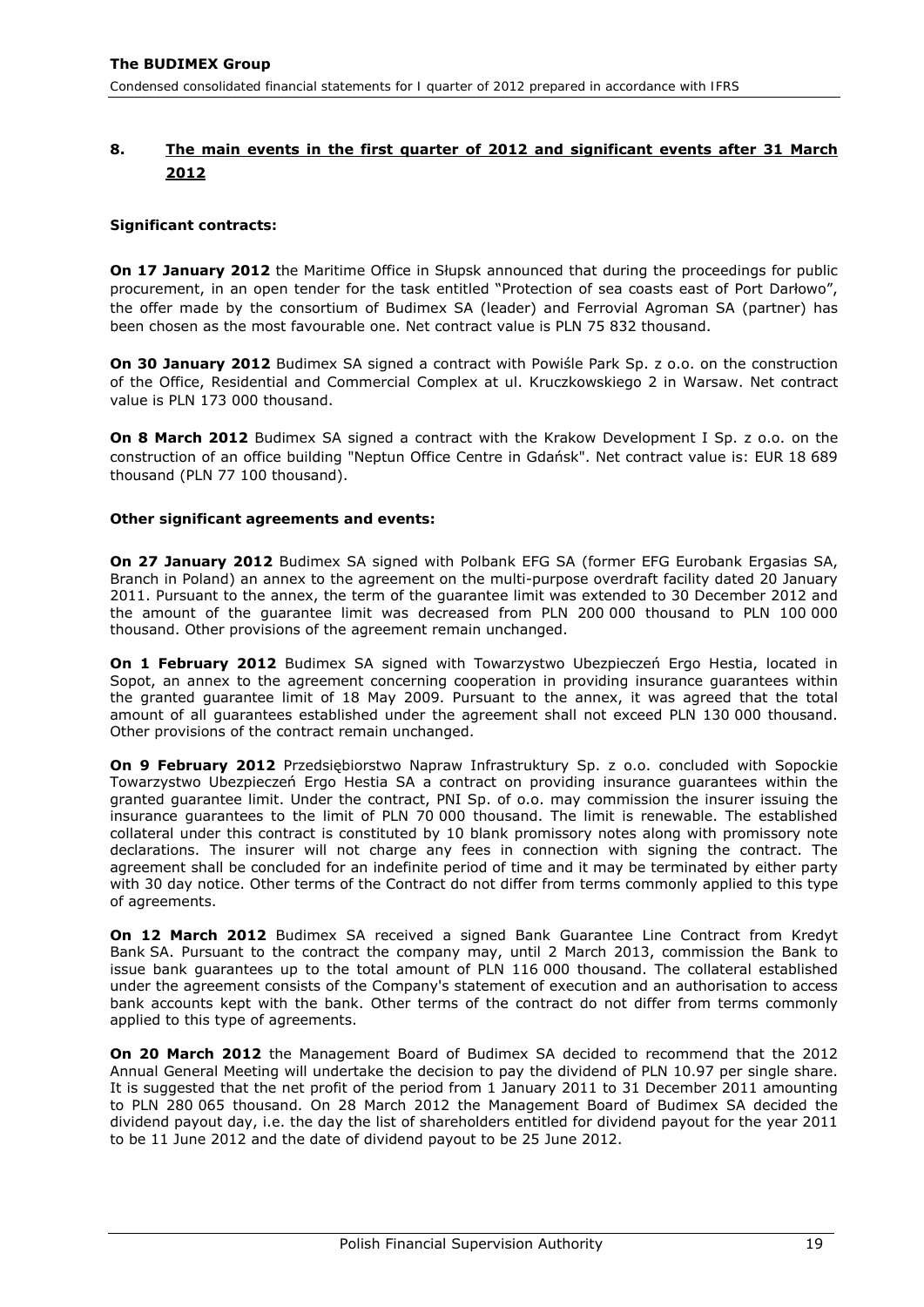#### <span id="page-20-0"></span>**9. Issue, redemption and repayment of debt and equity securities**

In the first quarter of 2012 Budimex SA and Group companies did not issue, redeem or repay equity securities.

# **10. The Management Board's position on the feasibility of results stated in the financial forecasts published earlier for the year in view of the financial results presented in the quarterly report in relation to the projected results**

Budimex SA did not publish any forecasts.

# **11. Statement of ownership of shares of Budimex SA or rights to such shares (options) held by the managing or supervisory persons of Budimex SA as at the date of publication of this report together with indication of changes in the ownership in the I quarter of 2012**

As at the date of publication of the report members of the Management Board and Supervisory Board of Budimex SA held the following number of shares:

| Marcin Wegłowski  | (Management Board member)           | 2 830 shares |
|-------------------|-------------------------------------|--------------|
| Marek Michałowski | (chairman of the Supervisory Board) | 3 900 shares |

Above mentioned members of the Management Board and Supervisory Board do not own share options of the company. As at the date of publication of this report other managing and supervisory persons of Budimex SA do not hold its shares or share options. There was no change in the status of ownership from the date of publication of the annual report for the year 2011, i.e. 20 March 2012.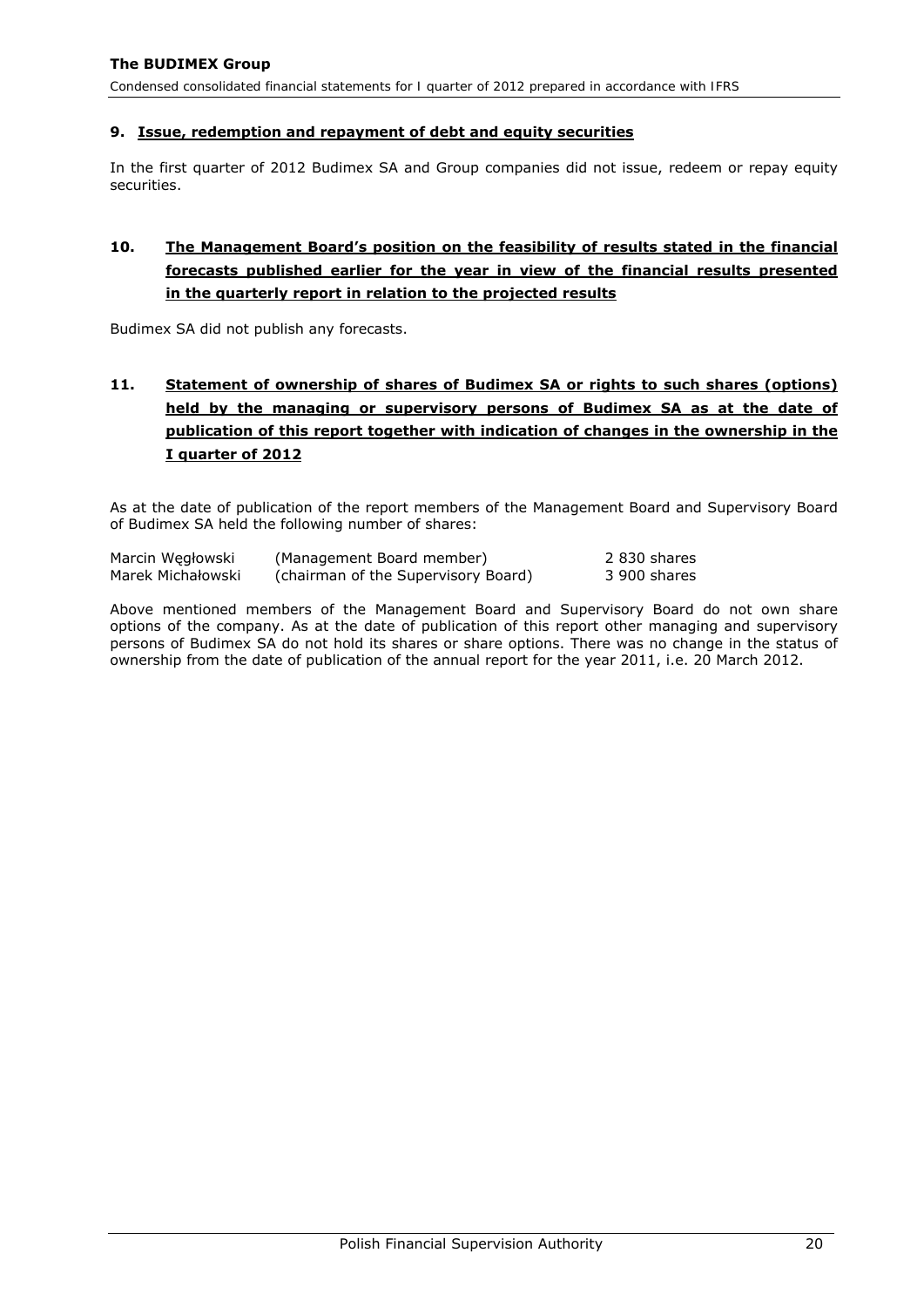# <span id="page-21-0"></span>**12. Proceedings pending as at 31 March 2012 before court, competent arbitration body or any public administration authority**

The total value of legal proceedings in progress in respect of liabilities and receivables as at 31 March 2012 was PLN 555 337 thousand and exceeded 10% of the equity of Budimex SA, which amounts to PLN 752 395 thousand. Excess of the value of proceedings against Group companies over proceedings relating to claims of Group companies amounted to PLN 47 993 thousand.

In accordance with information in the possession of Budimex SA, the total value of legal proceedings in progress in respect of liabilities of Budimex SA and its subsidiaries as at 31 March 2012 was PLN 301 665 thousand. These proceedings involve the Group companies' operating activity.

The proceedings in the highest value case, relating both to receivables and liabilities due from Budimex SA, is pending before Arbitration Court at the National Chamber of Commerce in Warsaw, which involve the consortium Ferrovial Agroman SA, Budimex SA and Estudio Lamela S.L. (Consortium FBL) and Przedsiębiorstwo Państwowe "Porty Lotnicze" (PPL). The litigation is the result of rescinding the contract for developing and modernizing Warsaw Frederic Chopin Airport – Terminal II by the Investor PPL. Initially, the proceedings related to the claim filed by the Consortium FBL, in relation to bank guarantees realised by PPL groundlessly, which were given as a performance warranty of a total amount of PLN 54 382 thousand. The claim in this respect was filed on 24 January 2008.

In the course of the case PPL filed a counter-claim of a total amount of PLN 135 719 thousand, covering claims for the redress of damage, including lost benefits, return of unjust enrichment and liquidated damages. On 31 July and 26 October 2009 PPL filed to the Arbitration Court the next written statements of claim including extension of counter-claim, changing the original amount of counterclaim from PLN 135 719 thousand to PLN 280 894 thousand (risk of Budimex SA does not exceed the amount of PLN 112 358 thousand).

In the opinion of Budimex SA, the main claims under the counter-suit are groundless.

The response to the counter-claim, including the motion to dismiss the claim entirely, and therefore supporting the statement that claims filed by PPL are unjustified, was filed on 21 October 2008. To date, there have been a dozen or so trials during which witnesses for the plaintiff and the counterdefendant have been examined for the circumstances included in the counter-claim.

On 27 May 2010 the Arbitration Court made a decision, based on which the evidence from the expert's opinion regarding the evaluation of reasonableness of the PPL claims was accepted. The expert appointed by the Arbitration Court – the BS Consulting Group started to work at the end of 2010. To date, there have been several meetings with proxies of parties and the expert and there was an inspection of the airport objects with the participation of the aforementioned expert in March 2011. Technical opinion prepared by the expert, that was delivered to proxies of both parties on 29 July 2011, represented the results of his work. The parties made comments, remarks, details questions to the opinion prepared, which have been considered by the expert for the purposes of preparation of the suplementary opinion at the end of March 2012. The assessment derived from the opinion is favorable to the Consortium, as it confirms that the Consortium FBL had the right to prolong the period of time necessary for the works completion. Currently, the phase of exchanging the written statement of claim regarding the part of the expert's opinion - as a whole study. During the next trial, date of which was established by the Arbitration Court, conclusion of the proceedings with regard to the aforementioned expert's opinion is expected.

Regardless of the counter-claim of PPL and in accordance with former announcements, on 27 February 2009 the Consortium FBL submitted a written statement of claim including the extension of the main claim by the amount of PLN 216 458 thousand, covering: the remuneration for works performed, but not paid by Investor, the remuneration for additional works, the return of the retained amounts and the interest on late payments. According to the consortium contract the share of Budimex SA in the claim amounts to PLN 86 583 thousand. Mutual financial claim related issued will be identified by the Arbitration Court (as well as by the expert's opinion) after the completion of opinion related works, with regard to the general legitimacy of claims filed by PPL.

On 23 March 2009 the Arbitration Court issued a partial verdict covering the decision in respect of bank guarantees. Based on the verdict, the Arbitration Court adjudged the total amount of PLN 54 382 thousand together with statutory interest for the period from 9 November 2007 (at the date of issuing the verdict the amount of interest was PLN 8 805 thousand). According to the consortium contract the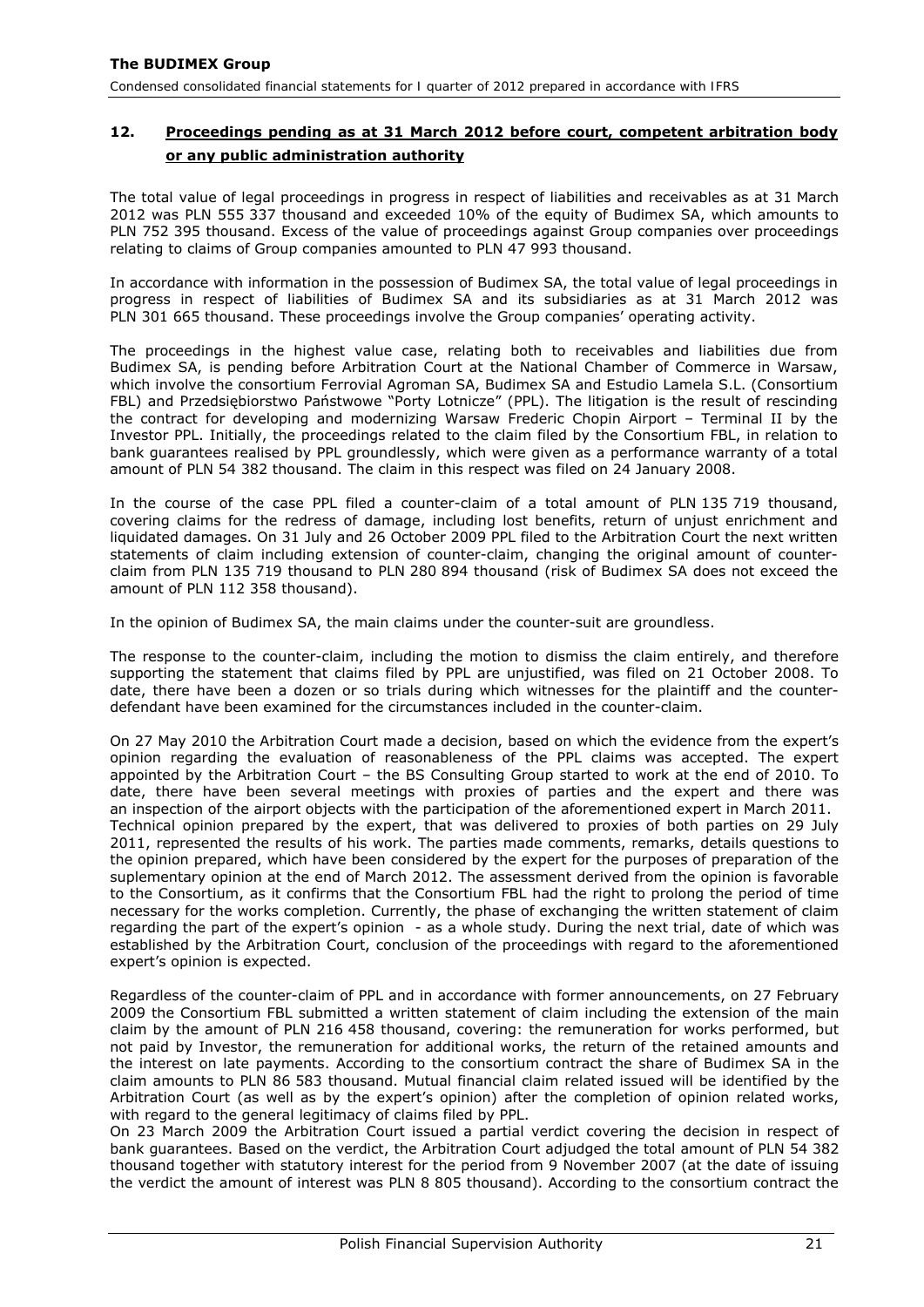portion falling to Budimex SA is 40%, i.e. PLN 21 753 thousand and PLN 3 522 thousand referring to interest.

Having received the reason for the partial judgement from the Arbitration Court, the Consortium filed, in the Common Court, a motion on ascertainment of executability of the verdict of the Arbitration Court thorough giving an enforcement clause. On 8 May 2009 PPL filed a claim to dismiss the partial verdict and simultaneously to defer the verdict executability of the Arbitration Court. On 31 May 2010 the Disctrict Court in Warsaw quashed the partial verdict of the Arbitration Court, claiming that the appealed sentence of the Arbitration Court violates the public order rules with regard to adjudging the compensation jointly in favour of three entities in case the benefit is divisible. The verdict was issued with regard to the company Budimex SA, which was considered by the District Court to be the only legitimated passively in the case and at the same time deciding that the partial verdict cannot have been issued against Ferrovial Agroman SA – Branch in Poland and Estudio Lamela SL – Branch in Poland, as the branches of these entrepreneurs have no legal personality separate from the company. Therefore, in the verdict issued by the District Court, the proceedings against these parties were canceled and the complaint filed in this respect was rejected. All three parties of the consortium filed the appeal against the sentence of the District Court. On 13 July 2010 Budimex SA appeled against the verdict of the District Court in Warsaw. Companies Ferrovial Agroman and Estudio Lamela filed a complaint against the decision regarding the abolition of proceedings against them. The complaints were considered and were in total allowed for by the Appeal Court. The Appeal Court reconsidering the complaints quashed the complained sentenced and agreed with the statements of Ferrovial Agroman and Estudio Lamela that as foreign entrepreneurs (and not as their branches in Poland) had legitimacy to act as a party in the trial and that the partial verdict issued by the Arbitration Court was correctly issued in this respect. Due to the above decision of the Appeal Court, in January 2012 the District Court in Warsaw amended the decision issued on 31 May 2010 quashing the verdict of the Arbitration Court – also in respect of Ferrovial Agroman SA Branch in Poland and Etudio Lamela SL, which then appealed this decision.

Currently, Budimex SA and the remaining consortium members are waiting for the verdict of the Appeal Court in Warsaw regarding the appeal filed.

In the opinion of the Management Board the settlement of the appeal against sentence filed by Budimex SA should be favourable to the company and in consequence it should enable the company to receive the enforcement clause for the partial verdict issued by the Arbitration Court, allowing for the verdict execution. The Management Board is also in the opinion that the final verdict of the Arbitration Court will be favourable to the remaining claims filed by the consortium.

On 16 December 2010 Tomasz Ryskalok and Rafał Ryskalok, pursuing a business activity as a civil law partnership under the name Cerrys S.C., residing in Wykroty, filing a lawsuit against Budimex SA with regard to the payment of a contractual penalty for delay in the removal of defects identified within the effective period of the guarantee. The lawsuit concerns the construction of a concrete plant in line with agreement concluded on 19 May 2003 with the value of the agreement amounting to PLN 4 189 thousand. The value of the subject matter of the lawsuit is PLN 90 000 thousand including contractual interest calculated from 19 October 2006 until the day of payment. In the opinion of Budimex SA, the claim constituting the subject matter of the argument is absolutely groundless and there is no basis, either formal or factual, for considering it (the deadline for submitting the claims in question expired, the limit concerning contractual penalties - i.e. up to 15% of the value of the agreement - has not been taken into account, and the defect is not material). To date, there have been two trials during which witnesses for the plaintiff have been examined. The court postponed the trial till 9 May 2012. During the next trial the witnesses of the defendant will be examined.

Another material in value legal proceedings relate to the claim filed on 5 March 2008 by Miejskie Wodociągi i Kanalizacja w Bydgoszczy Sp. z o.o. requesting that the amount of PLN 25 252 thousand be awarded jointly and severally against the consortium to which the Budimex SA and Budimex Dromex SA belonged. The claim relates to the replacement contractor costs incurred by the investor when the consortium rescinded a contract. The Budimex Group's share in consortium was 90%, therefore the value of the claim for which the Company is liable is PLN 22 727 thousand. The defendants filed a response to the statement of claim within two weeks of receipt of the statement of claim. As a result of the plea of incompetency of a court formulized in the response to the statement of claim due to the written arbitration agreement, the court brought a case before the closed court in order to determine its jurisdiction. On 30 September 2010 the Court issued the ruling, refusing to reject the claim, thereby the Court acknowledged the Common Court as competent to consider the litigation. On 28 October 2010 Budimex SA filed a complaint regarding the court decision, which was dismissed by the Apeal Coourt on 10 March 2011. The decision of the Appeal Court cannot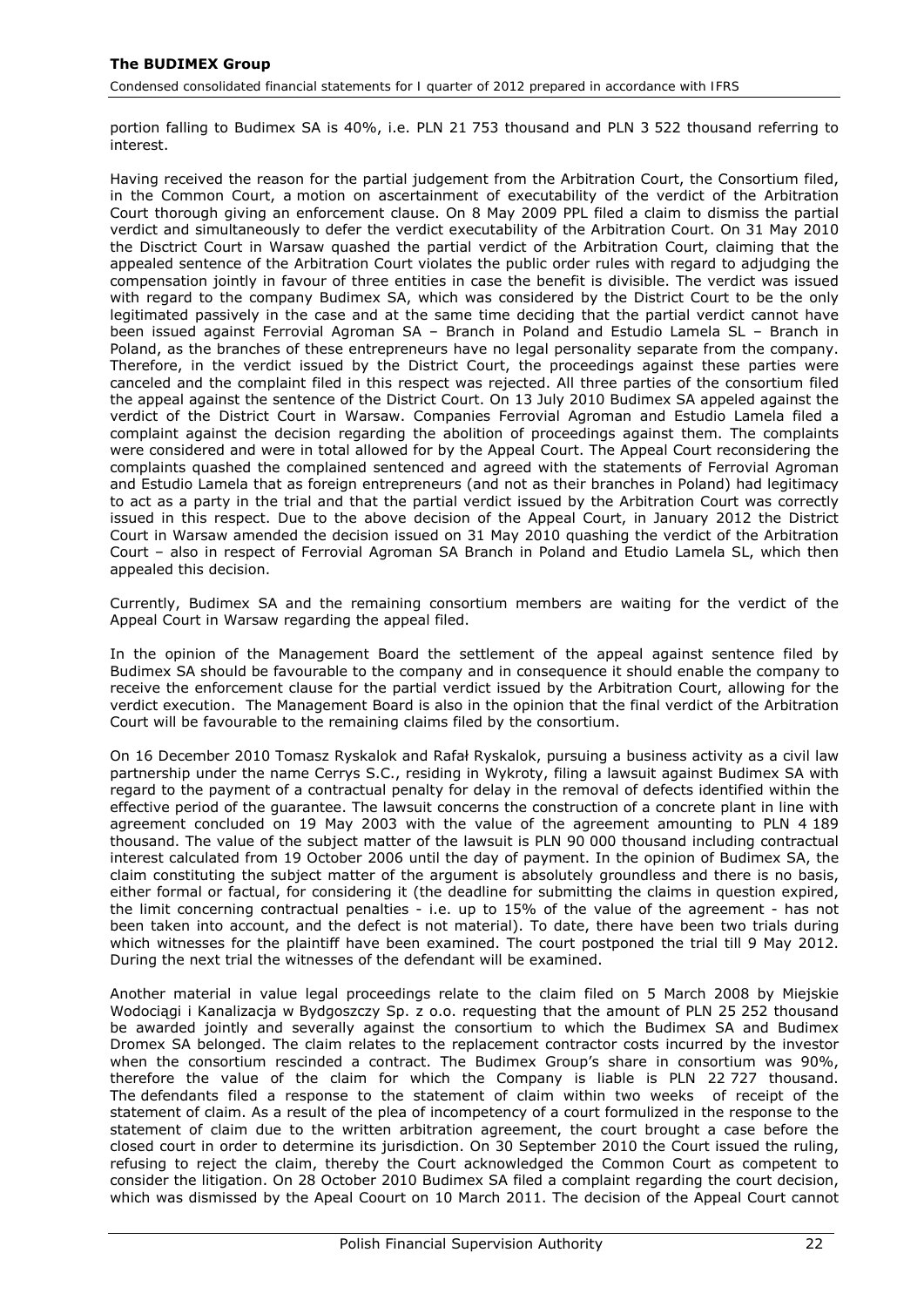be sued. Due to above, the case will be considered by the common court when the brief is passed to the court of first instance. Till the date of publication of this financial statements, there have been three trials before the common court, during which witnesses of the plaintiff have been examined. The next trials in 2012 will be dedicated to examination of the remaining witnesses of both parties.

As at the date of this report the final outcome of the proceedings is not known.

Total value of legal proceedings in respect of receivables due to Budimex SA and its subsidiaries as at 31 March 2012 amounted to PLN 253 672 thousand. The proceedings relate mainly to the recovery of overdue receivables from business partners and to additional claims in respect of construction work performed.

On 10 March 2009 the District Court in Cracow issued the verdict regarding the claim filed by Budimex Dromex SA against Municipal Commune of Cracow, adjudging the payment of PLN 20 708 thousand together with statutory interest calculated for the period from 5 November 2007 and return of court fees in the amount of PLN 143 thousand. The claimed filed by Budimex Dromex related to the refund of the amount drawn by the Municipal Commune of Cracow on 5 November 2007 from the bank guarantee provided by Budimex Dromex SA as the performance bond for the contract for engineering, design and execution of a sports and show hall in Cracow – Czyżyny concluded on 20 December 2005 between the Consortium of Budimex Dromex SA, Ferrovial Agroman SA and Decathlon SA, and the Municipal Commune of Cracow. The commune drew this amount for the stipulated penalty provided by the contract after previous declaration of withdrawal from the contract and associated imposing of a stipulated penalty despite the fact that Budimex Dromex SA put the legitimacy of imposing of this penalty in question. On 15 July 2009 the Court of Appeal in Cracow, acting as the court of second resort in the proceedings described above, brought the verdict changing the verdict of the Court of first resort, adjudged the payment by the Municipal Commune of Cracow to Budimex Dromex SA of the amount of PLN 6 903 thousand including statutory interest calculated starting on 20 November 2007 until the date of payment and payment of the court fees in the amount of PLN 20 thousand. The Court rejected the rest of the appeal of the Municipal Commune of Cracow and adjudged the payment by Budimex Dromex SA to the Municipal Commune of the amount of PLN 70 thousand as the appeal trial fees. Budimex Dromex SA appealed to the Supreme Court for cassation of this verdict. On 20 October 2010 the Supreme Court provided for cassation and the case will be considered again by the Appeal Court in Cracow. On 17 February 2011 Budimex SA received information on the decision of the Appellate Court in Cracow, which, having re-examined – as a result of the Supreme Court reversing the previous decision of the Appellate Court in Cracow in the part regarding the dismissal of the claim and adjudication on legal costs – the appeal of the Urban Municipality of Cracow against the decision of the District Court in Cracow of 10 March 2008, reversed the decision of the District Court in Cracow of 10 March 2008 in the part regarding the claim for the amount exceeding PLN 6 903 thousand (i.e. to the amount of PLN 13 805 thousand) and referred the case to the District Court in Cracow for re-examination and adjudication on legal costs. The case brought by Budimex SA (as a general successor of Budimex Dromex SA) against the Urban Municipality of Cracow for the payment of PLN 20 708 thousand has become final with regard to the amount of PLN 6 903 thousand plus statutory interest calculated from 20 November 2007, having been adjudicated to be paid by the Urban Municipality of Cracow to Budimex SA. The remaining elements of the claim currently are being re-examined by the District Court in Cracow. The court accepted as evidence documents and expert's opinions submitted by Budimex SA, the case was postponed till the expert's opinion is prepared.

As at the date of this report the final outcome of the proceedings is not known.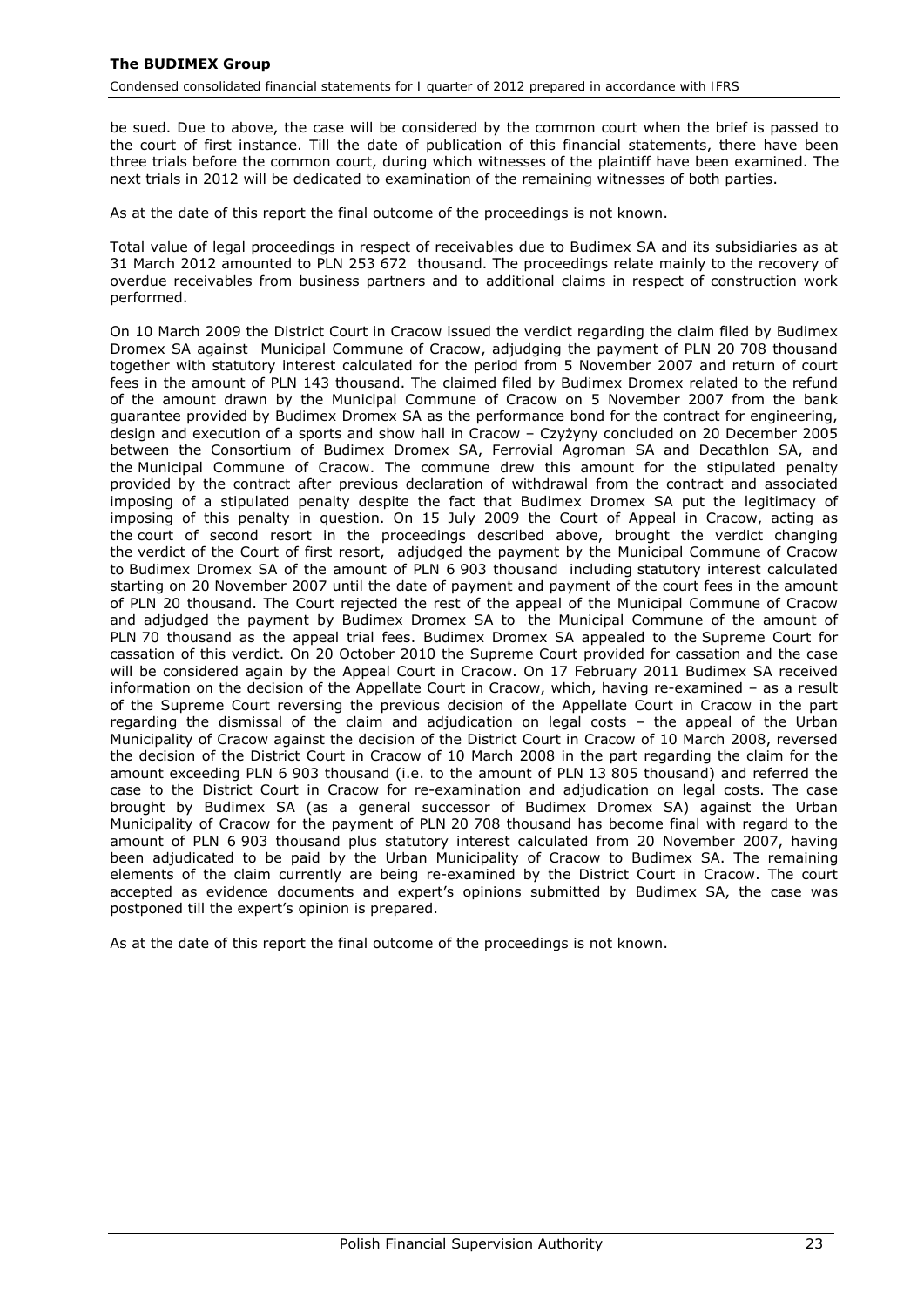#### <span id="page-24-0"></span>**13. Contingent liabilities and contingent receivables**

|                                                | 31 March<br>2012   | 31 December<br>2011 |
|------------------------------------------------|--------------------|---------------------|
|                                                | (in PLN thousands) | (in PLN thousands)  |
| <b>Contingent receivables</b>                  |                    |                     |
| From related parties, of which:                |                    |                     |
| - guarantees and suretyships received          |                    |                     |
| - bills of exchange received as security       |                    |                     |
| From related parties, total                    |                    |                     |
| <b>From other entities</b>                     |                    |                     |
| - guarantees and suretyships received          | 397 726            | 358 041             |
| - bills of exchange received as security       | 17 331             | 20 228              |
| From other entities, total                     | 415 057            | 378 269             |
|                                                |                    |                     |
| <b>Other contingent receivables</b>            | 3 0 0 0            |                     |
| <b>Total contingent receivables</b>            | 418 057            | 378 269             |
| <b>Contingent liabilities</b>                  |                    |                     |
| To related parties, of which:                  |                    |                     |
| - guarantees and suretyships issued            | 324                | 503                 |
| - bills of exchange issued as performance bond |                    |                     |
| To related parties, total                      | 324                | 503                 |
| To other entities, of which:                   |                    |                     |
| - guarantees and suretyships issued            | 1 857 094          | 1 801 518           |
| - bills of exchange issued as performance bond | 30 089             | 30 613              |
| To other entities, total                       | 1887183            | 1832131             |
| <b>Other contingent liabilities</b>            | 10 259             | 3 7 0 9             |
| <b>Total contingent liabilities</b>            | 1897766            | 1836343             |
|                                                |                    |                     |
| <b>Total off-balance sheet items</b>           | (1479709)          | (1458074)           |

Contingent receivables represent guarantees issued by banks and other financial institutions to the companies of the Budimex Group as security for the potential claims the Group may file against its business partners in respect of the construction contracts in progress.

Contingent liabilities represent guarantees and suretyships issued by banks to business partners of the Group as security for the potential claims they may be filed against the Group in respect of the construction contracts in progress. Banks are entitled to recourse the underlying claims to Group companies. Guarantees issued to the Group's customers represent an alternative, to the retentions held, method of securing potential claims of customers.

The bills of exchange issued represent a security for the settlement of liabilities towards the strategic suppliers of the Group, while the bills of exchange received and recognized under contingent assets (receivables) represent security for the repayment by the Group customers of the amounts due to the Group.